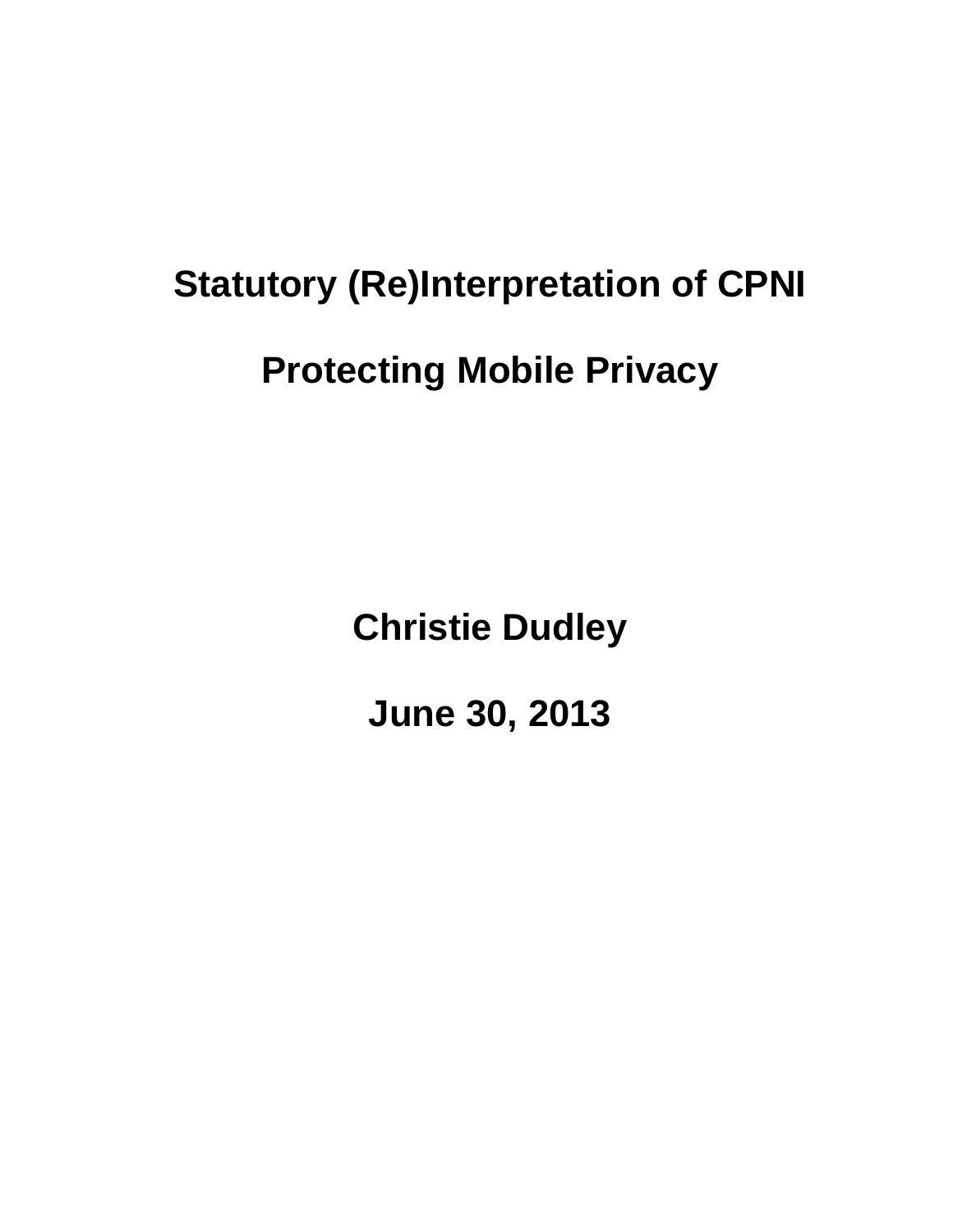# **Contents**

| T. | Mobile technology has become critical communication which raises new privacy                                                                                        |                                                                                               |  |
|----|---------------------------------------------------------------------------------------------------------------------------------------------------------------------|-----------------------------------------------------------------------------------------------|--|
|    | 1.                                                                                                                                                                  |                                                                                               |  |
|    | 2.                                                                                                                                                                  | Establishing choice and clear communication regarding data collection provides a              |  |
|    | II. Current regulations do not adequately cover mobile communications privacy<br>issues creating bifurcated unfocused jurisdictions for regulatory bodies. -------2 |                                                                                               |  |
|    | 3.                                                                                                                                                                  | CPNI rulemaking is inconsistent in its current application to mobile phones.------2           |  |
|    | 4.                                                                                                                                                                  | The Federal Trade Commission has embarked upon a new mobile privacy initiative.               |  |
|    | III. Political climate is good, yet united industry could undermine efforts to address                                                                              |                                                                                               |  |
|    | 5.                                                                                                                                                                  |                                                                                               |  |
|    | 6.                                                                                                                                                                  |                                                                                               |  |
|    | 7.                                                                                                                                                                  |                                                                                               |  |
|    | IV. Technology and Control issues are key to industry resistance to allowing users to                                                                               |                                                                                               |  |
|    | 8.                                                                                                                                                                  | The pursuit of superior service drives the carriers' interest in controlling the handset.     |  |
|    |                                                                                                                                                                     | 9. Handset architecture is already bifurcated to protect critical functions. ---------------2 |  |
|    |                                                                                                                                                                     | 10. Carriers argue a false dichotomy exists between software and hardware.------------2       |  |
|    |                                                                                                                                                                     | 11. The struggle for control over handsets arises because they remain in the user's hands.    |  |
|    |                                                                                                                                                                     | 12. Despite carrier's arguments, locking down the handset can increase the chance the         |  |
|    |                                                                                                                                                                     | 13. Carriers may not choose to employ the keylogging capabilities, but the option creates     |  |
|    |                                                                                                                                                                     | 14. Non-phone mobile devices face different types of challenges to privacy. ----------2       |  |
|    |                                                                                                                                                                     |                                                                                               |  |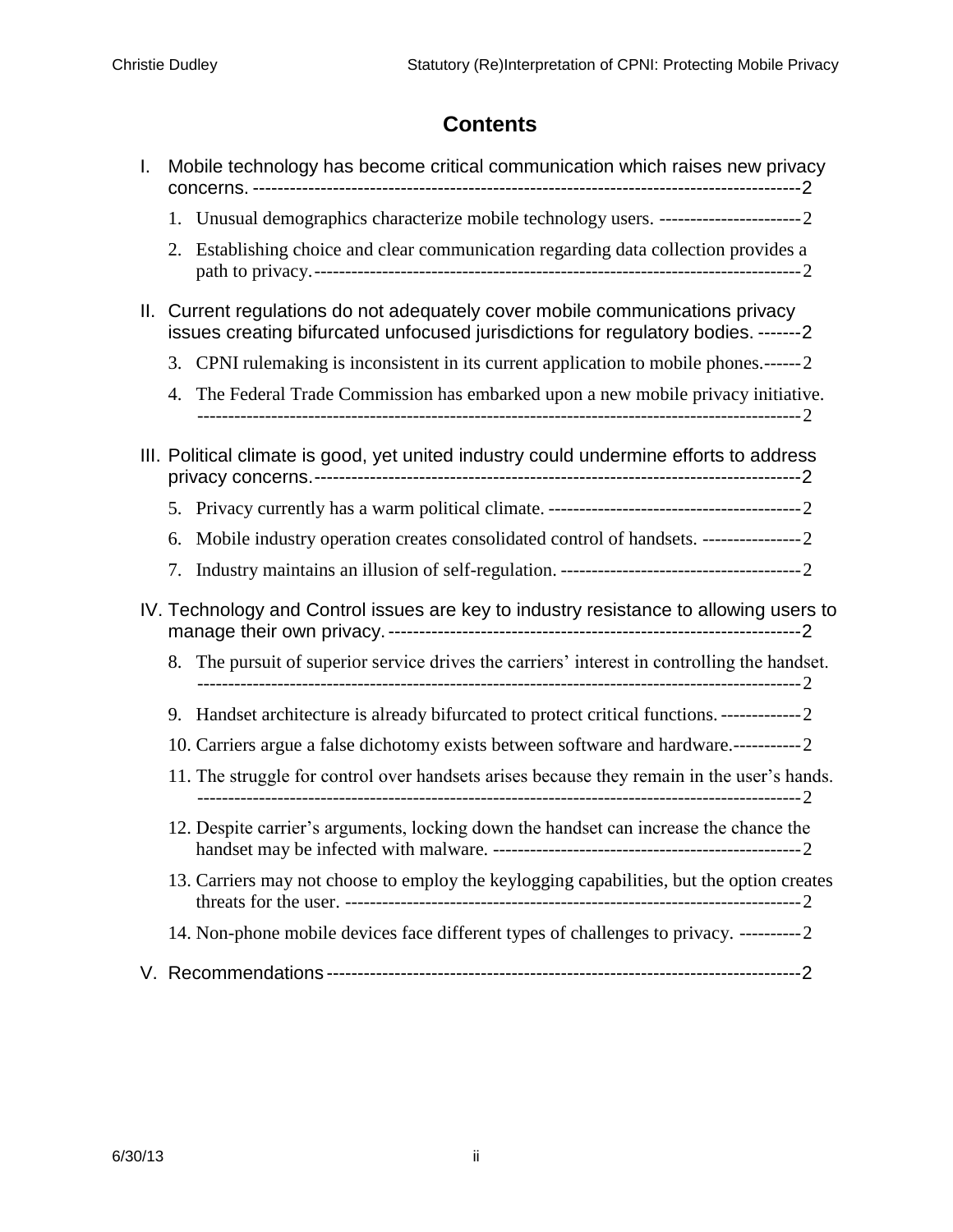# **I. Mobile technology has become critical communication which raises new privacy concerns.**

Mobile phones are overtaking all other telecommunications forms for basic communication. Their flexibility facilitates new uses which lead to unique dependencies on the technology, such as advance hurricane<sup>i</sup> and earthquake notifications.<sup>ii</sup> Their size and convenience makes them a truly ubiquitous technology. This makes the devices and technology important not only to consumers, but to people as a society, as these devices shape the way we interact profoundly.

As Marshall McLuhan wrote in 1964, the medium and the message become hopelessly intertwined.<sup>iii</sup> Young people have become more dependent on the connectedness and a continual updates that the technology enables.<sup> $N$ </sup> In a recent study, only 1.1% of young people were found to be willing to face the prospect of life without a cell phone, should something happen to theirs.  $\theta$  As a result of it's ubiquity, cell phone usage has become a social status, enabling those to participate in a sprawling, yet immediate culture, engaging peers to coordinate on a vast scale, yet immediate response. <sup>vi</sup> Any without cell phones are simply unable to participate in this dominant society.

Mobile telephony is becoming an increasingly critical service. Many people, especially younger people and early adopters have migrated away from fixed "land lines" entirely.  $\frac{v}{v}$  Since their telephony needs are entirely addressed by the mobile phones they carry, as young people move around, they no longer feel they have need of traditional telephone service and see no value in the added expense. This means that their cell phones become life critical infrastructure.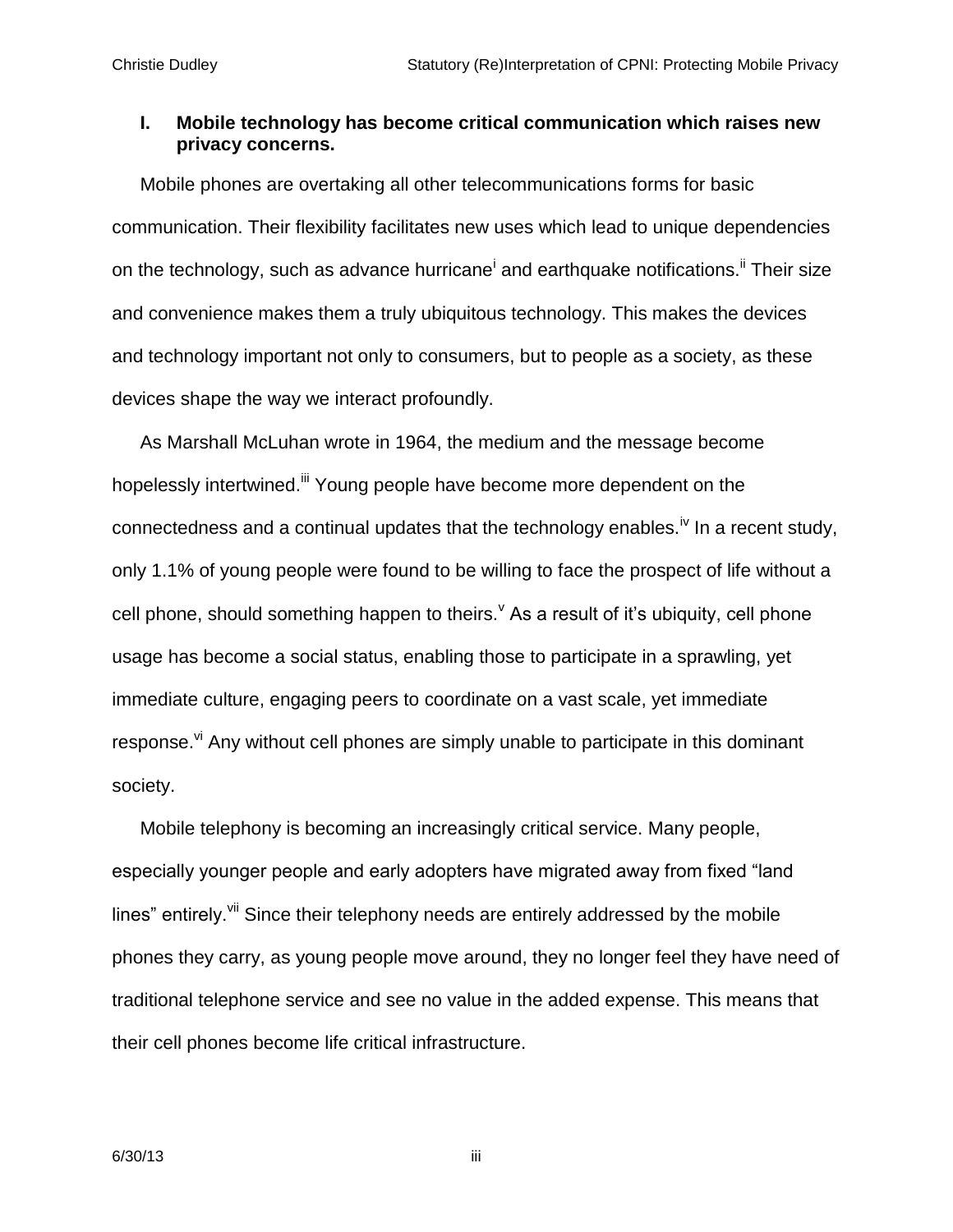What this massive mobility and creative usage means to an individual's freedom is extremely significant. Wireless service has become fundamental intertwined in the regulation of First Amendment rights.<sup>viii</sup> As personal relationships become more dispersed, people rely increasingly on the technology to communicate, coordinate and assemble.

The utility of mobile phones extends beyond voice communications. Smart phones are able to provide new and different kinds of accesses. Along with traditional uses, the availability and convenience of mobile phones have created a nexus for critical transactions including finance and health. $\frac{1}{x}$  These specific applications are important because the data that they use is statutorily protected.<sup>x</sup> With the current responsibility and control imbalance, the carrier could allow this sensitive data to become more vulnerable by preventing the user from uninstalling software that could cause data leaks. $x_i$  Banks are quite torn in their reaction to this privacy dilemma.  $x_{ii}$ 

#### **A. Unusual demographics characterize mobile technology users.**

Cellular technology has extended beyond the previously reckoned one or perhaps two lines per household that defined traditional telephony. Children have become regular cell phone users, adopting at a high rate.<sup>xiii</sup> Children also necessarily operate mobile phones unsupervised, establishing pressing need for increased protection.<sup>XIV</sup> Children are a vulnerable population that has no opportunity to enjoy any special protections. Carriers argue that this technology is more like home computing.<sup>xv</sup> However, they also point out that protections for other internet usage are not applied, such as the Children's Online Privacy Protection Act<sup>xvi</sup>. This leaves children in an exposed position.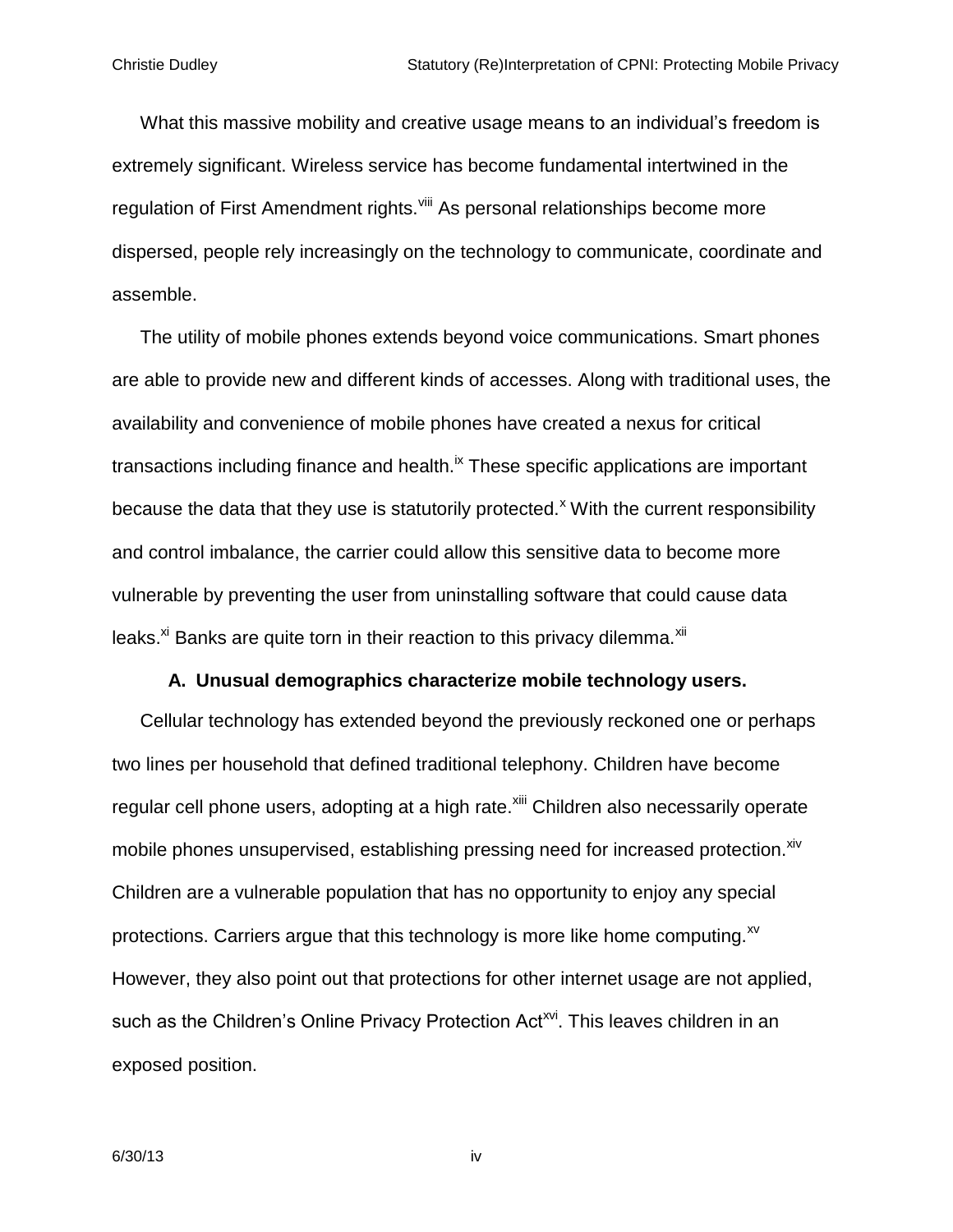Children are not the only vulnerable populations that are affected by this void in the telecommunications regulatory scheme. Minorities are increasingly leveraging mobile devices to bridge the Digital Divide.<sup>Xvii</sup> Mobile technology offers a low-cost entry onto the internet without significant initial investment and frequently little planning. It allows those minorities an opportunity to improve their circumstances. However, this means that minorities and the poor are represented by these technologies in disproportionate numbers, increasing their vulnerability to the consequences of carriers' decisions and actions.

Carriers have long argued that mobile phone usage is similar to usage of desktop computers.<sup>XVIII</sup> The FCC would never consider regulating the home computer as it would greatly limit user choice. Then again, internet service providers would never require the kinds of controls that the cellular carriers do. Although there is much the same functionality, there are significant differences that carriers would like to brush aside. Control over the communications technology is perhaps the most fundamental difference. Other differences include the degree of choice consumers have regarding what to do with the product once they take it out of the box.

Similar to desktop computers, the user is granted the ability to install and configure applications. $x^{ix}$  Since growth in functionality of these applications has exploded, the FTC is concerned about mobile handset privacy issues. The use of smart phones far exceed what any existing regulation addresses.<sup> $x$ </sup> There is no unfair competition, as all carrier practices are quite similar. Deception in these practices of locking the user out might be found but pursuing carriers on these grounds would be poorly legally supported, particularly since another agency has a statutory mandate to regulate this technology.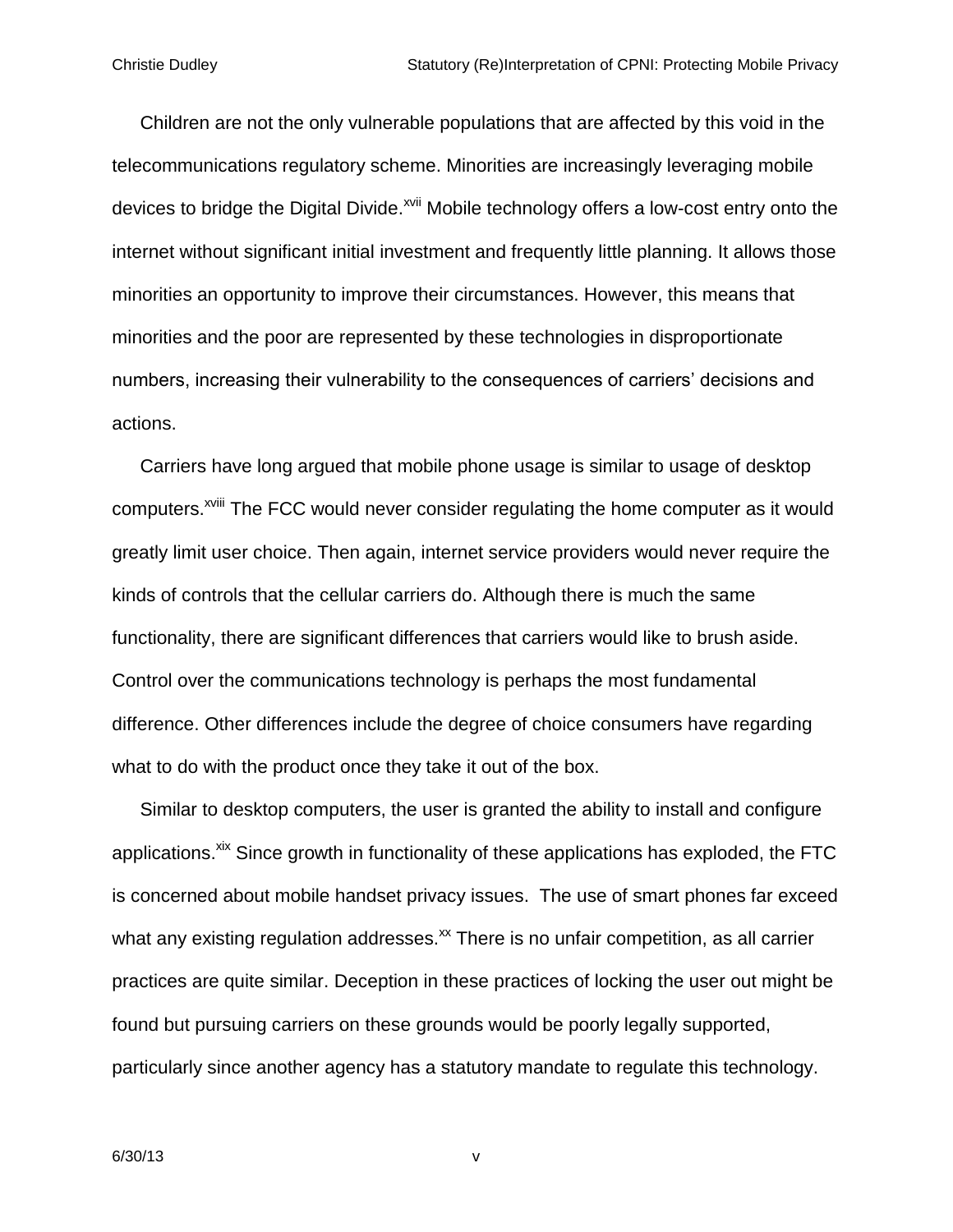# **B. Establishing choice and clear communication regarding data collection provides a path to privacy.**

CPNI was defined because Congress saw the need to protect users from the opaque actions of the carriers. There is no ambiguity that personal data is used for directed advertising by carriers.<sup>xxi</sup> Courts have held that advertising to their own customers is an impermissible use of CPNI.<sup>xxii</sup> Nevertheless, carriers continue to find new ways to work around prohibitions against selling user data.<sup>XXIII</sup> Their pleas against regulation suggest that they should be allowed to continue to "innovate" with information collected from their subscribers.<sup>xxiv</sup>

Advertising creates privacy risks when it employs user data.<sup>xxv</sup> Even if a particular piece of data has been depersonalized, the large aggregates of data that may be collected can unmask individuals and violate their privacy.<sup>XXVI</sup> Advertisers have an interest in personalizing and correlating data whenever they can.<sup>XXVII</sup> To date, these risks of unmasking are poorly communicated to users. The Federal Trade Commission could address this problem, although it is unclear how it might be resolved. Until control over correlation issues is resolved, it would be most prudent to limit the spread of "anonymized" user data without the user's full knowledge, including the possibility of deanonymization.

While closing the apparent loophole that the carriers operate under now, the FCC should return the power of control to the customer. Outright banning any particular practice may become problematic. Ensuring customers have control over their own data will have the best outcome for all.<sup>xxviii</sup>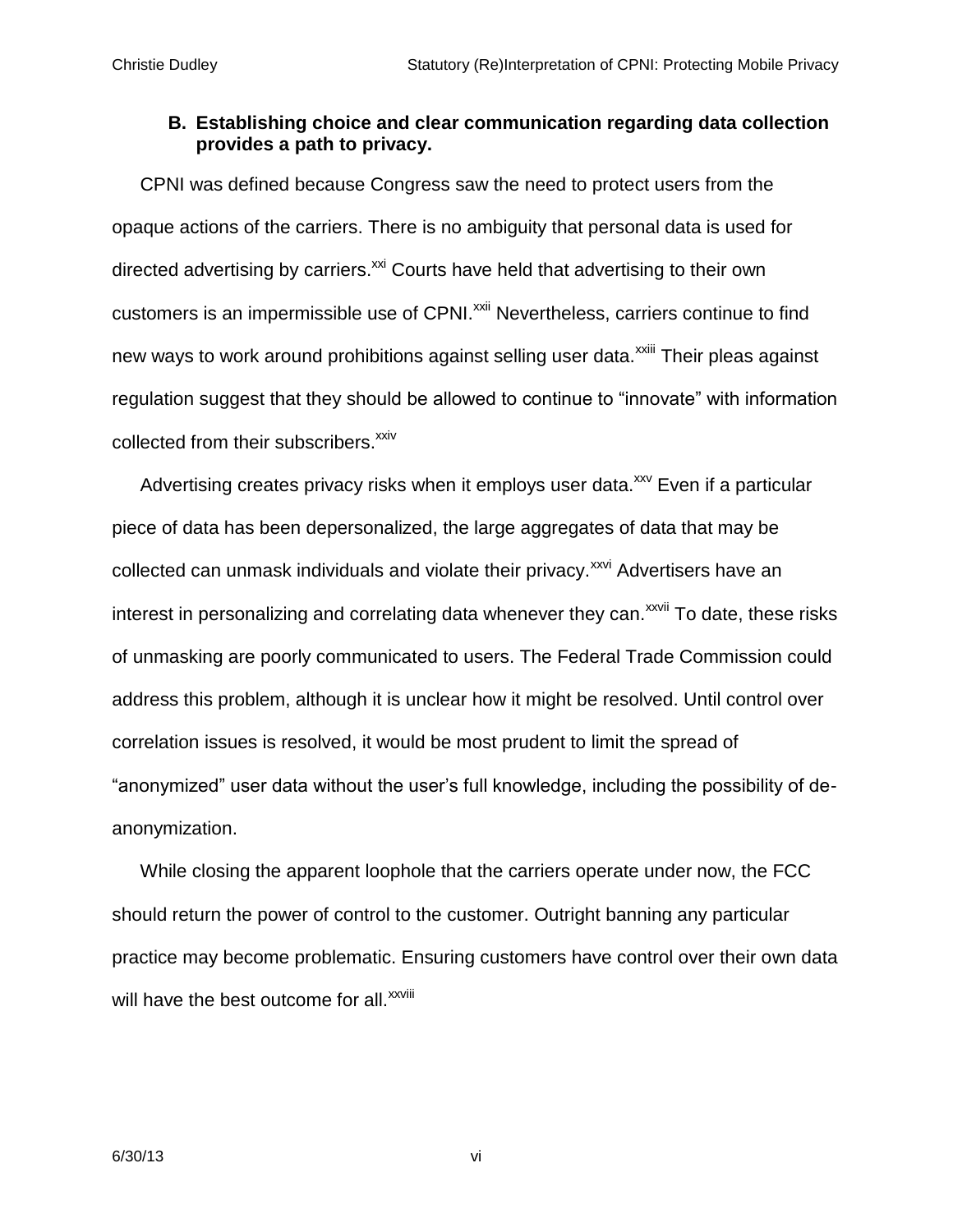# **II. Current regulations do not adequately cover mobile communications privacy issues creating bifurcated unfocused jurisdictions for regulatory bodies.**

Congress extensively overhauled the role of the FCC in 1996 with the passage of a new telecommunications act. A new concept, Customer Proprietary Network Information (CPNI), was introduced to protect both end users from the telcos, as well as smoothing the problems arising from telcos interconnecting, to remove barriers to competition.  $\frac{xx}{x}$ CPNI was defined as the information carriers must collect incidental to the service they provide, including quantity, technical configuration, type, destination, location and amount of use of telecommunication services.<sup>xxx</sup>

A major argument the carriers make is that CPNI is narrowly defined. Carriers maintain that most mobile data collected on the handset, particularly positioning data is not included in CPNI.<sup>xxxi</sup> This argument presumes the definition of CPNI is fixed and the current standards, as set by the FCC, identify all possible present and future data that could be collected. Ultimately, it is immaterial if any specific data has been previously been identified as CPNI, as this is a determination established by the FCC's notice and comment process.

Also, when resisting any change in rules, the carriers and other industry actors argue that there is no statutory basis for any significant change in this regulation. Industry maintains that what the FCC is contemplating is an expansion of regulation that extends beyond existing statutory authority.<sup>xxxii</sup> This argument could become the basis for a lawsuit for a pre-enforcement challenge.

This is a rather curious argument, as the FCC has not identified precise criteria for regulation, but has rather posed a series of questions. Carrier IQ is the only specific reference to a particular technology identified in the Notice.<sup>xxxiii</sup> Possibly, the opposition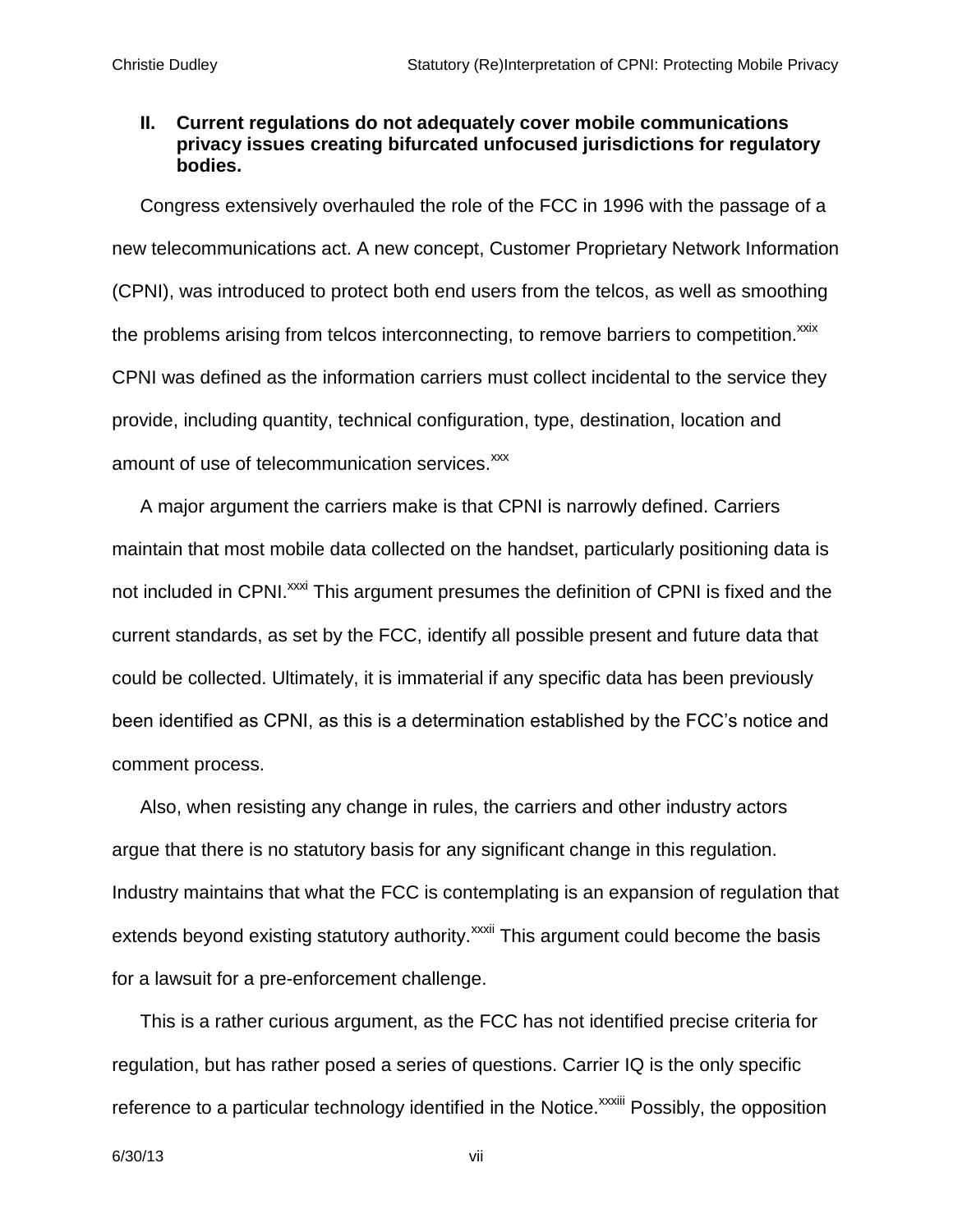industry expects to raise involves the scope of all data that this specific application collects and transmits to the third party organization that is involved in the data collection. The inference can be made that industry anticipates the FCC to regulate "things like Carrier IQ" without narrowing the regulation further.

Industry's narrow interpretation of the statutory implementation is not very reasonable. The statutory language need not be read so narrowly as to exclude information gathered from CarrierIQ and specifically identifies "location" as one type of data to be regulated.<sup> $xxxi\vee$ </sup> An interpretation limiting the statutory basis for new rulemaking to the existing limited definition is merely a perspective, where it is the administrative agency's role to interpret the statute so that it may be implemented. Without any material argument of why any particular data to be included falls outside the scope of CPNI, there is no reason to believe anything collected from the customer by virtue of the unique relationship between carrier and customer is not within the scope.

# **A. CPNI rulemaking is inconsistent in its current application to mobile phones.**

When section 222 of the telecom act was rewritten in 1996, it was intended to apply to telephone usage generally. Cell phone usage up to that point was still quite limited and the focus of legislative discussion of cellular technology was in examining ways to facilitate expansion and adoption of the technology.<sup>xxxv</sup> The Wireless Telecommunications Bureau of the FCC had only been established the previous year to address the burgeoning industry.<sup>xxxvi</sup> It was a largely undeveloped field, so little additional consideration was given to the particular privacy concerns of the mobile handset. Nor did the 2002 CPNI rulemaking even contemplate mobile service.<sup>xxxvii</sup>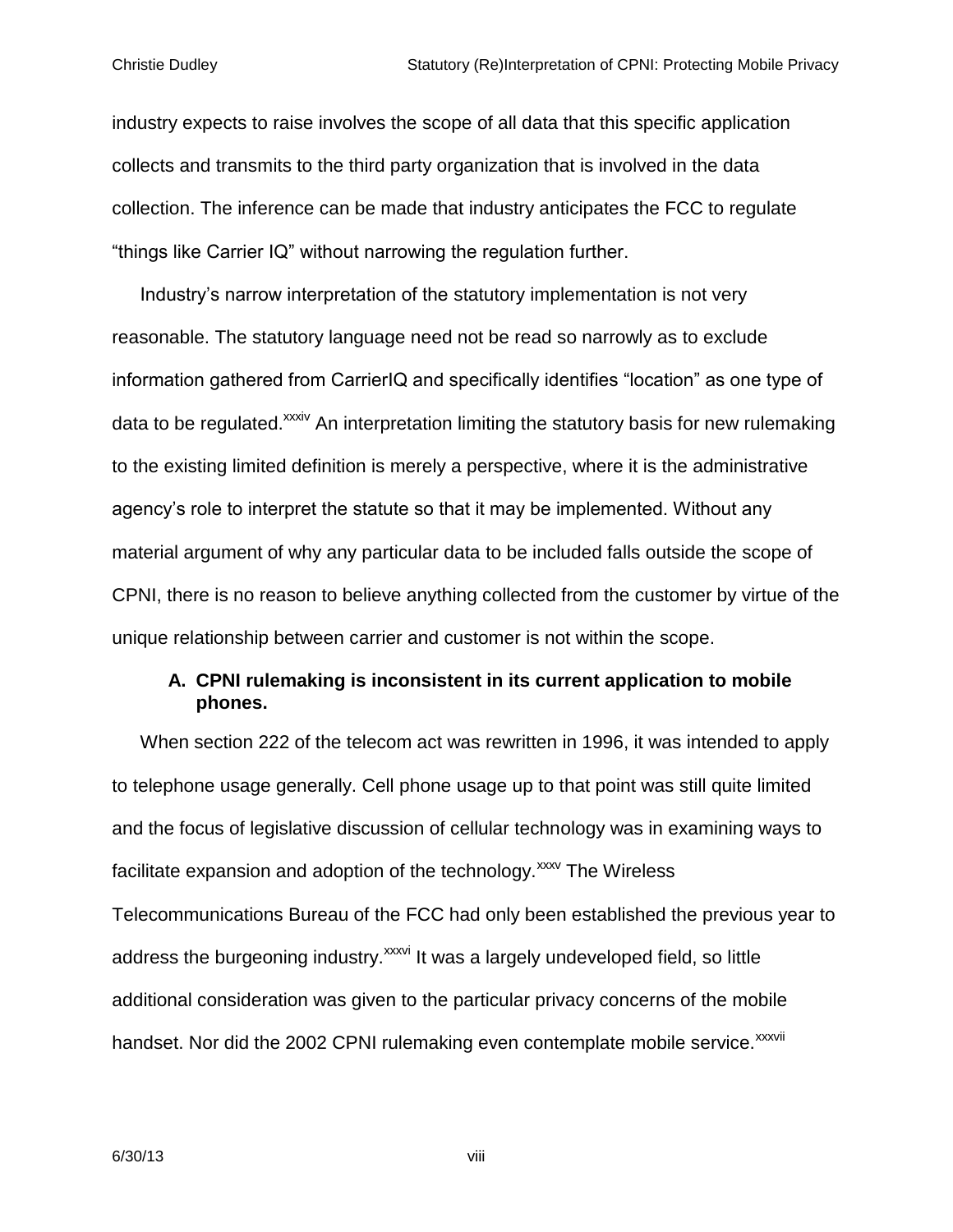In 2006 the Electronic Privacy Information Center petitioned the FCC to update the prior CPNI order to address several specific concerns regarding mobile phones. XXXViii EPIC raised questions about data aggregators impersonating cellular customers as well as data collected and potentially leaked at the handset prompting the FCC to open a revised notice and comment period to consider updating the rules.<sup>xxxix</sup> In this rulemaking, the FCC concluded that since the customer controlled the handset that any data that was leaked at that point was the customer's responsibility. $x^1$  The logic was that the handset is so similar to a computer that the expectations should be the same for privacy requirements.<sup>xli</sup> This reasoning unfortunately failed to take into account balance of control carriers held over end devices, thus the FCC was unable to foresee the things carriers would do with phones that the customer only partially controls.

Changes since 2007 have been vast technologically, politically and commercially. Smart phones, devices that integrate advanced user interfaces capable of running games, web browsers and other communications tools, previously the purview of the technologically elite have taken off with a wide breadth of adoption. Ordinary mobile phones have increased in power and complexity. Coverage has vastly expanded as ever-increasing demand for service has facilitated new tower construction. Money is made in advertising as the tiny screens compete for human attention. However, it was not until a unique series of events were set in motion that this forward rush was called into question.

First, the German politician Malte Spitz successfully sued the German government and Deutsche Telecom to recover his telecommunications "record."<sup>xlii</sup> This was an initiative related to activism on data collection by German government officials. The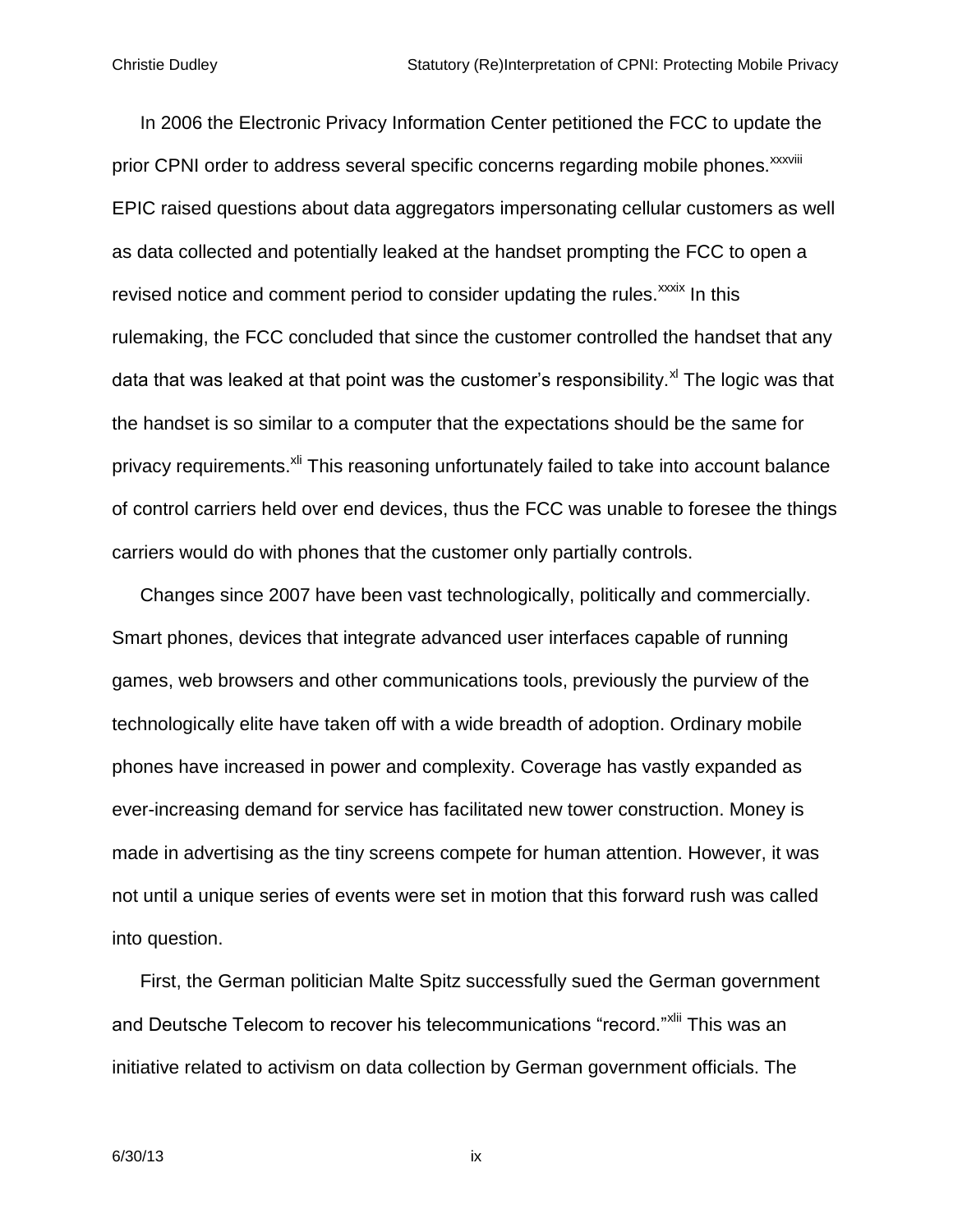information he retrieved was far more vast and comprehensive than anticipated, which sparked a wave of inquiry through activist communities investigating capabilities of mobile technology that lies beyond the user control.

In response to the German publication, researchers began examining phones for this type of data and uncovered files hidden on their phones that included tracking and other information.<sup>xliii</sup> This data was being transferred off the phone at regular intervals. It was later traced back to the application Carrier IQ. This application was used in a large number of popular smart phones and employed by all major carriers.<sup>Xiiv</sup> This was the subject of scandal when first discovered, but now much has been done to assimilate this into the popular consciousness.

Initially, the software maker threatened the researcher for publishing his findings.  $X^{\text{IV}}$ This is not an uncommon action for software vendors who feel threatened by exposure of their vulnerabilities and is the subject of ongoing debate. XIVI It creates a chilling effect for those who seek to help other users protect themselves by alerting them to vulnerabilities.<sup>xlvii</sup> Software makers who seek to enjoin this type of discussion dismiss the possibility that more malicious researchers could already be exploiting the software, leaving their users vulnerable and exposed because they want to avoid the bad press associated with vulnerabilities.

Eventually CarrierIQ's threat was retracted. Raising awareness of the issue the plaintiffs hoped to silence by engaging in a legal battle, was more detrimental to their efforts than the initial publication of the find was.<sup>Xlviii</sup> The threats against the security researcher strongly suggest that the company that creates the software, if not the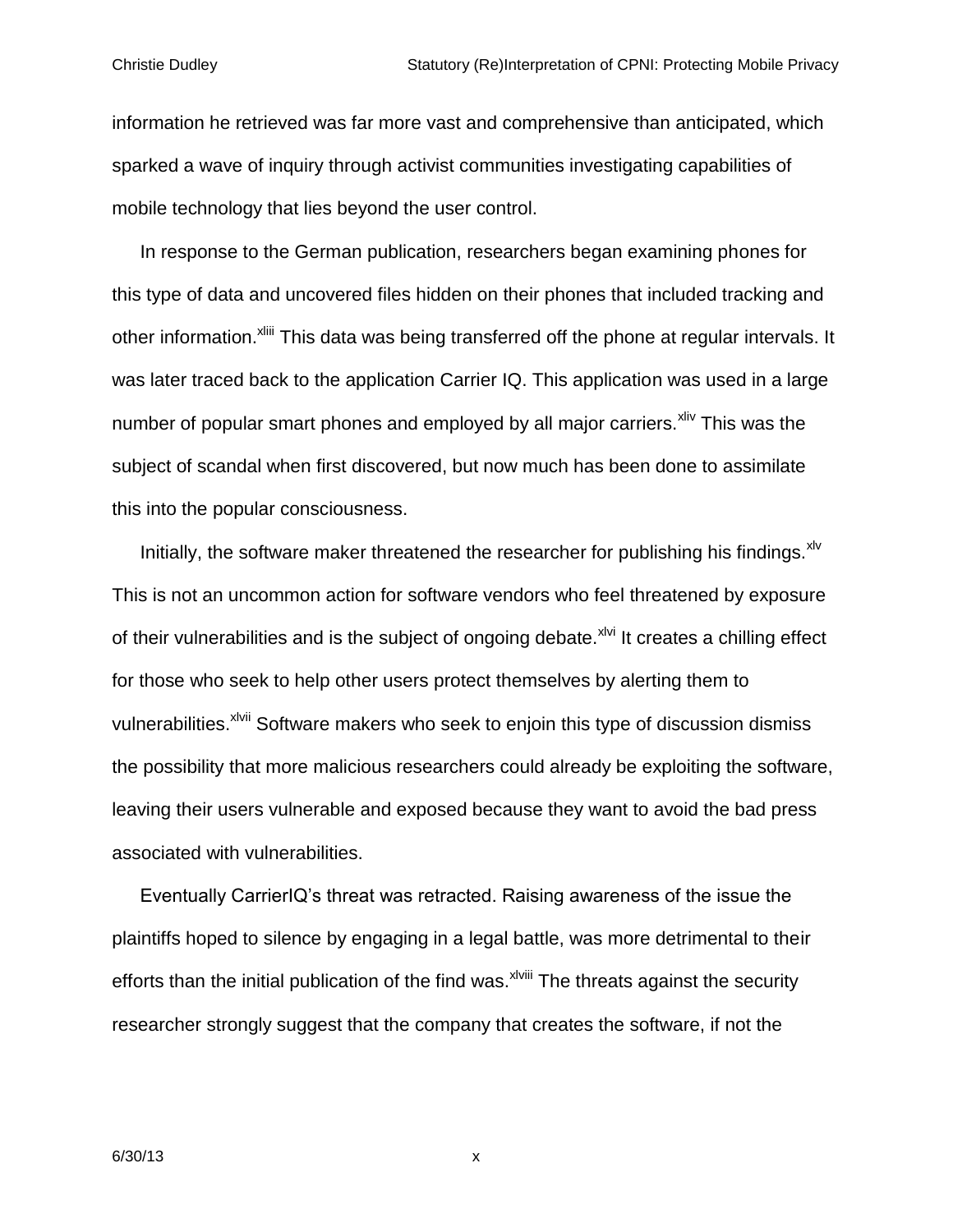carriers that applied it it, understood that the general public would object to the uncontrolled data collection if they knew of it.

As a result of the ensuing furor, Senator Al Franken, Chairman of the Subcommittee on Privacy, Technology and the Law, posed questions to all four major cellular carriers. Their answers were equivocal, but generally suggested that the quality of their service relies on collecting this data and each called attention to how they removed the application from their mobile offerings.<sup>xlix</sup> Verizon declined to respond to the Senator's questions.

Unsatisfied with the answers and still concerned about mobile phone consumers, Senator Franken petitioned the FCC to reconsider their 2006 decision not to extend CPNI protections to the mobile handset as part of the telecommunications network. As a result of Senator Franken's request, the FCC is reconsidering the issue after accepting comments that relate to CarrierIQ and other potential data-collecting software.<sup>1</sup>

It would be easy to believe that because of all the negative press CarrierIQ received regarding their analytics that the carriers might stop doing business with them.<sup>11</sup> Nevertheless, even after all this bad press and negative publicity, CarrierIQ is still in use and some users have no opportunity to opt out.<sup>Iii</sup> The carriers themselves offer little evidence to support their claims that they will ever be willingly forthcoming with information on their handset personal data collection practices.

# **B. The Federal Trade Commission has embarked upon a new mobile privacy initiative.**

The Federal Trade Commission is actively pursuing issues surrounding privacy online and in other contexts.<sup>Iii</sup> Their jurisdiction is largely limited to two major issues: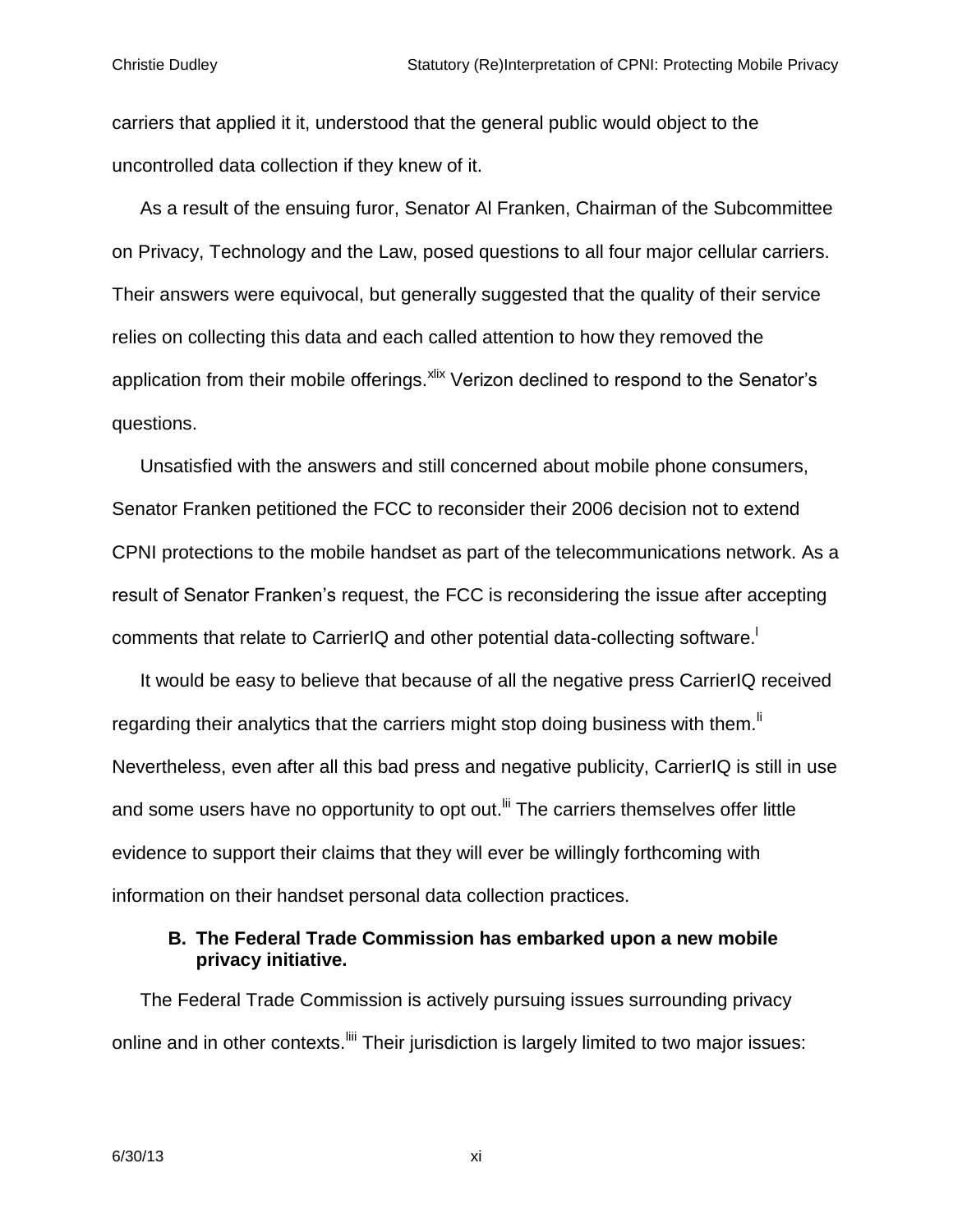whether a company was deceptive in the explanation or implementation of their privacy policy and whether a company handles customer data safely and securely.

The FTC has entered into consent decrees with major social application providers for their failure to protect user privacy or otherwise incompletely disclosing use of customer provided data. For example, Google entered into a consent decree with the FTC regarding their privacy practices that had been lacking in many areas. <sup>Iiv</sup> In just over a year, they were found in violation of that decree by ignoring a user data preference flag set in an uncommonly used browser.<sup> $\frac{1}{x}$ </sup> Although Google is not (necessarily) one of the organizations of interest to the FCC, the rapidity with which the decree was violated suggests that there is a systemic disregard for consumer privacy in the software industry overall.

The FTC continues to generate consent decrees with many major social networking sites.<sup>Ivi</sup> The relevance of this is that these sites collect and use or sell data from unsuspecting users. Mobile users are often both unwitting to their contribution of personal data as well as unaware of its use. However, the FTC lacks the authority to regulate this practice, as there is neither history nor expectation of consent involved in collecting telephone network monitoring data, which could be argued why the CPNI provision was included in the statute.<sup>[Vi]</sup>

AT&T (and other carriers) have expressed concern that there would be conflicts if both agencies attempted to regulate privacy.<sup>Iviii</sup> This is a similar to an argument that AT&T previously used against the FCC engaging in anti-trust actions against them during pre-divestiture arguments. At best, such an argument presupposes the agencies cannot coordinate their efforts. But more, it avoids the circumstance that the FCC is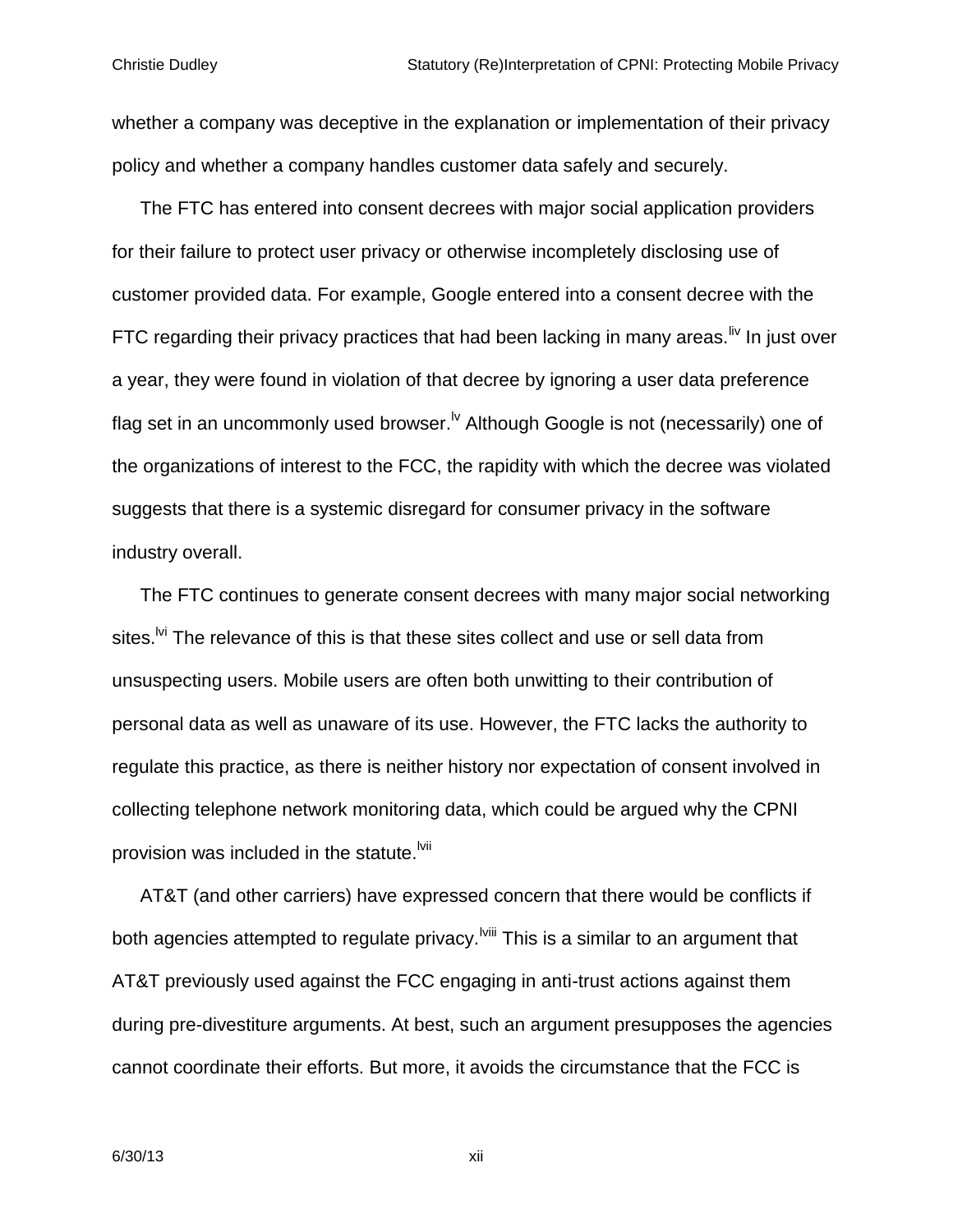uniquely situated to deal with the problem Senator Franken raised that extends beyond the FTC's mandate.

Any collection and use of data outside the provider/customer service relationship should involve the full knowledge and opt-in consent of their customers. However, carriers argue that their decisions to control the functionality of handsets is based strictly on the need to provide quality service and thus should not be governed by Federal Trade Commission guidelines.<sup>lix</sup> It is the tension between the valid collection and reporting that suggests that the FCC is the more appropriate agency to regulate this. The FTC agrees, as they see the FCC's participation in the mobile telephony space as complimentary to their own efforts. The FCC has authority to regulate beyond the FTC's mandate.

It is not in any carrier's interest to concede to any sort of regulation. The talent and resources that they individually and collectively may bring to bear can greatly overshadow what any federal agency could leverage. The situation becomes a farce of the prisoners dilemma since the carriers have nothing to lose by arbitrarily fighting any government action against them.<sup>1x</sup> Agencies predictably would not have the resources to counter the carriers research, nor do they have the capability to control carriers' engagement with rules that are made.<sup> $ix$ </sup>

The regulatory framework already exists to establish greater carrier responsibility for customer handset data. The statutory mandate exists with the CPNI provision of the Telecommunications Act and the relevant regulatory infrastructure is in place. It effectively covers the regulatory gap between provisioning quality telecommunication service and trade practices as covered by the FTC. The primary question at stake here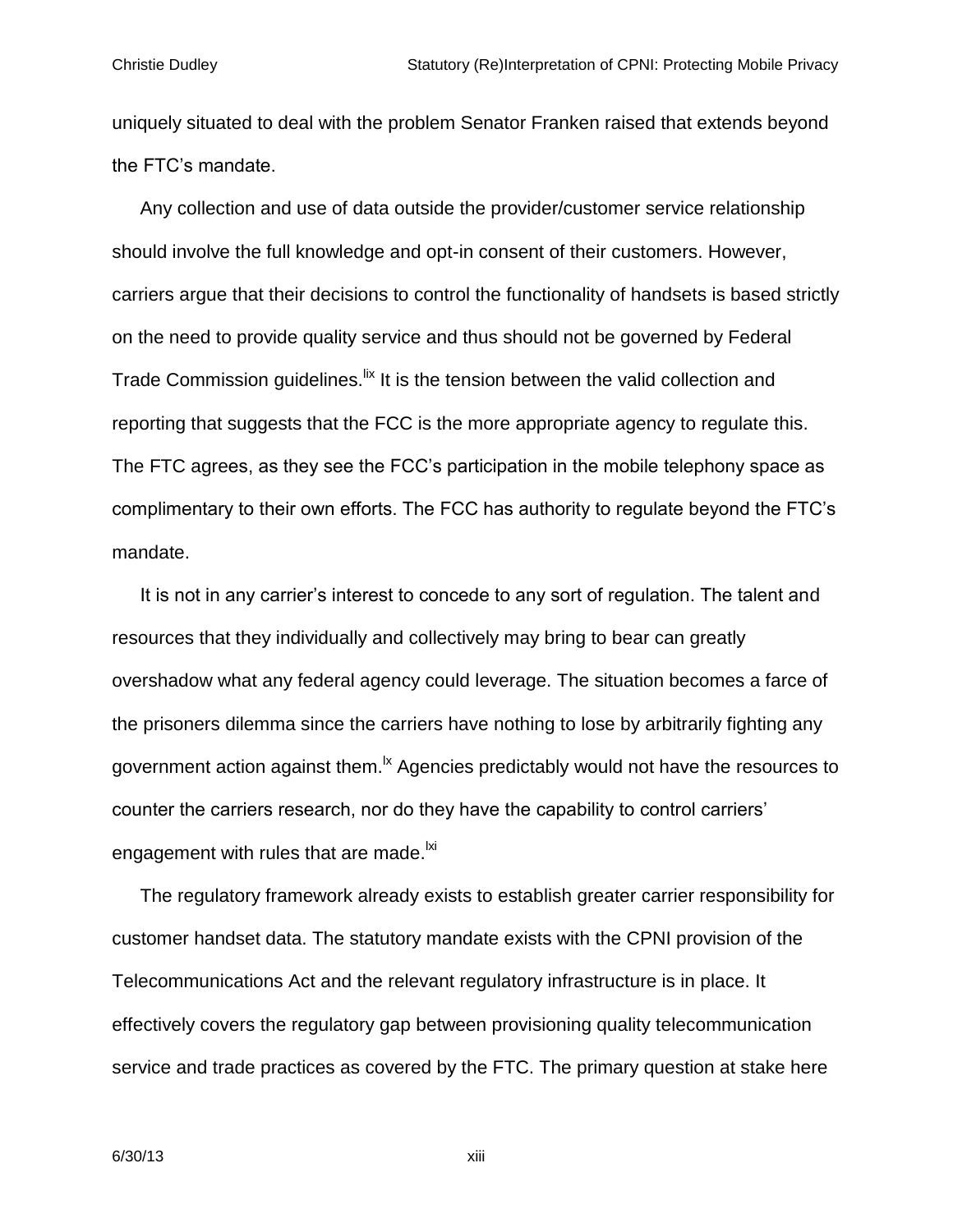is how integral is the handset to the telecommunications network. If it is as significantly integral as the carriers contend, then it should be placed under the existing regulatory scheme. If it is not, then it should be covered by the Federal Trade Commission's guidelines for applications, which include opt-in requirements and an easy to read privacy policy.

# **III. Political climate is good, yet united industry could undermine efforts to address privacy concerns.**

Congressional politics do not have a direct bearing on this issue, yet it is worth considering the climate, as that will influence the FCC in their decision-making process. Naturally, industry lobbyists also have a great deal of influence in the process. Political support for privacy seems strong and getting stronger, but the opposite tug of industry could cause the pendulum to swing against that building momentum.

# **A. Privacy currently has a warm political climate.**

The politics of privacy are strange. Vocal support is bipartisan, but so is a universal reluctance to make any legislative changes that might upset powerful advertising interests. When the threat of terrorism is raised, privacy loses out to the call of national security, regardless of what benefit the security program may be.

Congress "supports" more privacy, but does not take much action to achieve it. There is a sense that to provide effective security, it is necessary to trade off privacy. <sup>|Xii</sup> Senator Franken, Chair of the Judiciary Subcommittee on Privacy, who has made privacy an issue, identifies mobile phone privacy amongst his top issues. <sup>Ixiii</sup> Rep. Ed Markey has been instrumental in furthering consumer privacy in the 112th Congress. With Joe Barton, he heads up the Bipartisan Congressional Privacy Caucus, a group of 24 members of Congress who take a leadership role in privacy legislation.<sup>Ixiv</sup> Legislation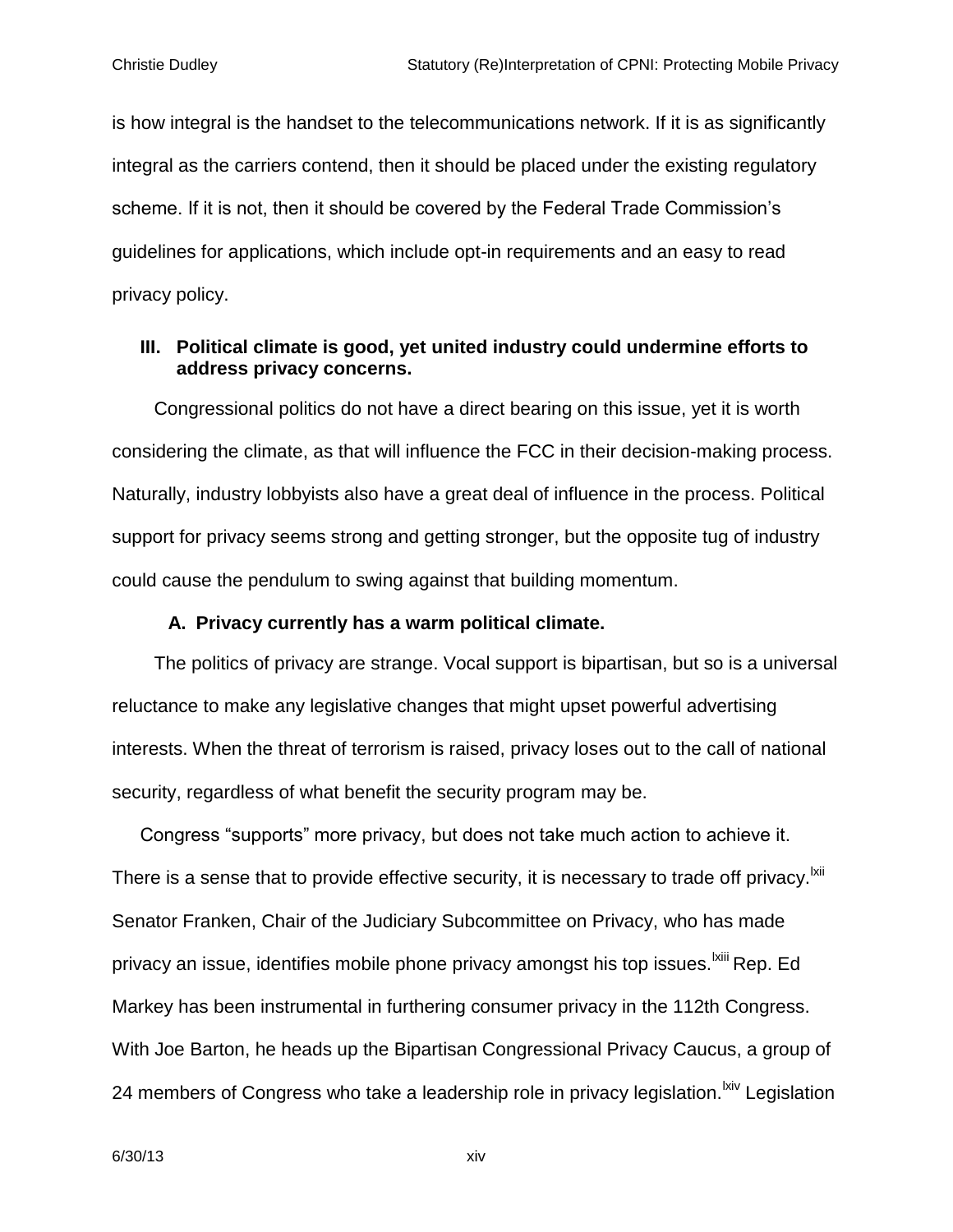this group is currently involved in is a "Do Not Track Kids" bill to amend the Children's Online Privacy Protection Act, which has 45 co-sponsors.<sup>Ixv</sup>

Markey, with the support of the Caucus, has been examining, among other things, law enforcement requests for mobile data for potential privacy violations.<sup>Ixvi</sup> His investigations have revealed extensive law enforcement use of data that was collected by mobile carriers. <sup>Ixvii</sup> Early this year he opened up a discussion of possible legislation for comment. As a result of his investigations, he has introduced a bill to regulate mobile handsets earlier this year.<sup>lxviii</sup>

The push for privacy is strong, both in the House and Senate, with a wide array of new legislation being sponsored. In the aforementioned violation the Trade Commission brought against Google, Markey and two other members of Congress, Joe Barton and Cliff Stearns, were instrumental in calling the Commission's attention to it. Nixt Other Congressmen are involved in establishing new privacy legislation. A "Privacy Bill of Rights," sponsored by John Kerry, with John McCain and Amy Klobluchar is currently in committee.<sup>lxx</sup> This has, however, been subject to harsh criticism, as it completely exempts law enforcement from restriction on any collections for any reason. <sup>IXXI</sup> "Do Not Track" legislation was introduced by Jay Rockefeller<sup>lxxii</sup> in the Senate and Jackie Speier in the house.<sup>Ixxiii</sup> Since this idea has surfaced, it has now become competitively embedded in web browsers<sup>lxxiv</sup> and supported by FTC enforcement.<sup>lxxv</sup> There seems little need for new legislation to allow users this level of control over their data. While thinking about legislation is a step in the right direction, it doesn't seem clear to anyone what this legislation should accomplish that does not already exist.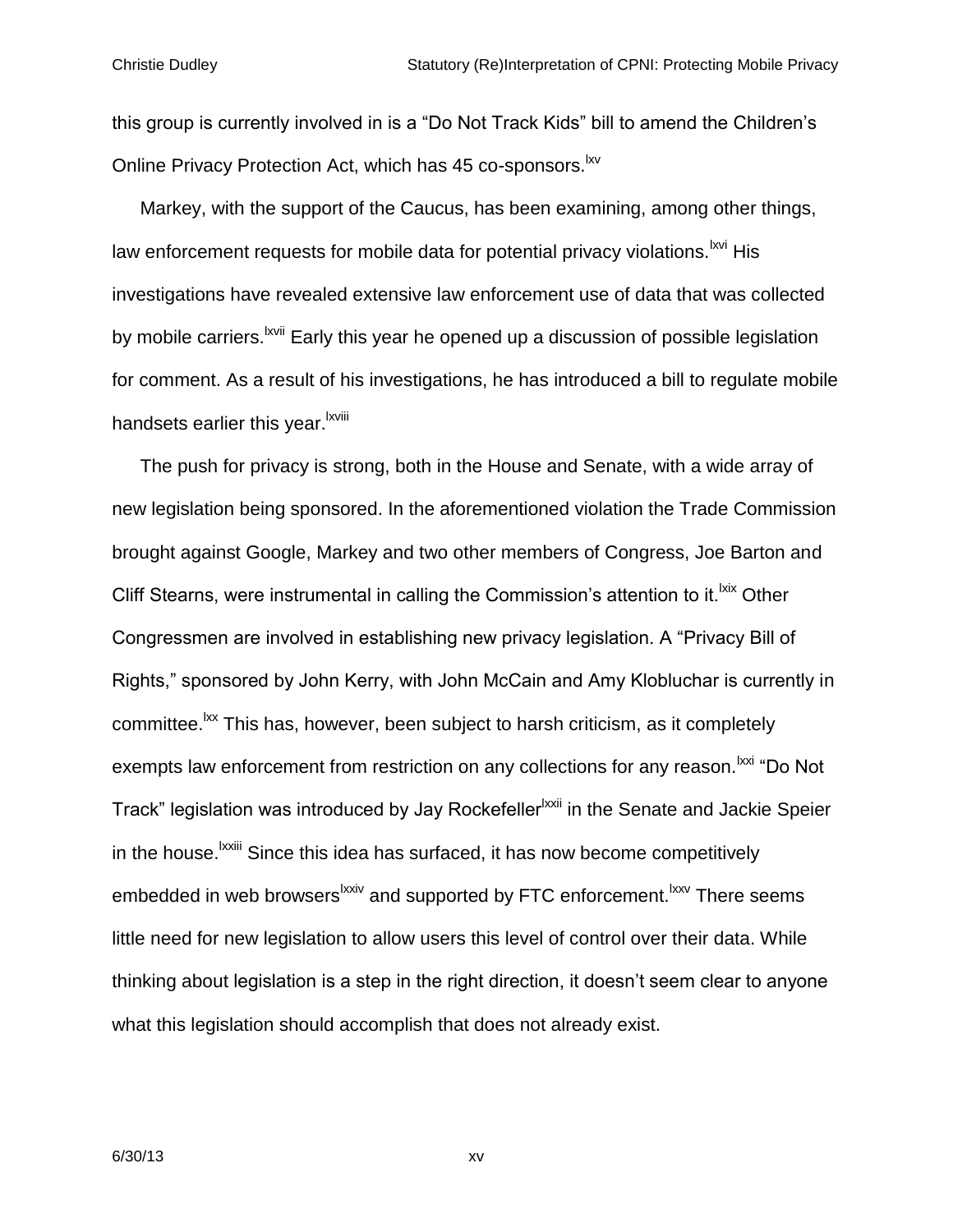While much noise about privacy helps politicians win elections, as with the do not track legislation, their efforts are often misguided. Consumer advocates maintain that the Privacy Bill of Rights, for example, is more suited to preserving the status quo than establishing any new safeguards.<sup>Ixxvi</sup>

There is little chance any new privacy rules or legislation regarding cell phone use would see any resistance from the White House. President Obama has placed privacy prominently on the White House agenda.<sup>Ixxvii</sup> The White House recognizes that comprehensive privacy protections are needed.<sup>Ixxviii</sup> This rulemaking helps fill a gap in the regulatory scheme between the FCC and FTC.

There is widespread political support for increased regulation of any privacy issue. Mobile has been singled out as an attractive target, as the kind of information that is available can be highly personal and collected without direct knowledge or willing participation. Legislation is in the works to address problems specific to cell phones, but it could take years to work its way through Congress. The FCC already has a mandate to regulate certain pieces of data. This rulemaking could conclude swiftly, allowing the FCC and FTC enforcement to move forward quickly to ensure the seamless privacy the President has identified the need for.

Although the AT&T nationwide near monopoly over telephony was broken up and the influence cell phone vendors wield has been diluted, a vast lobbying apparatus is regularly employed on a wide variety of mobile technology issues.<sup>Ixxix</sup> This lobbying effort could work to derail legislation, or enable amendments that make it untenable or open gaps favorable to the carriers.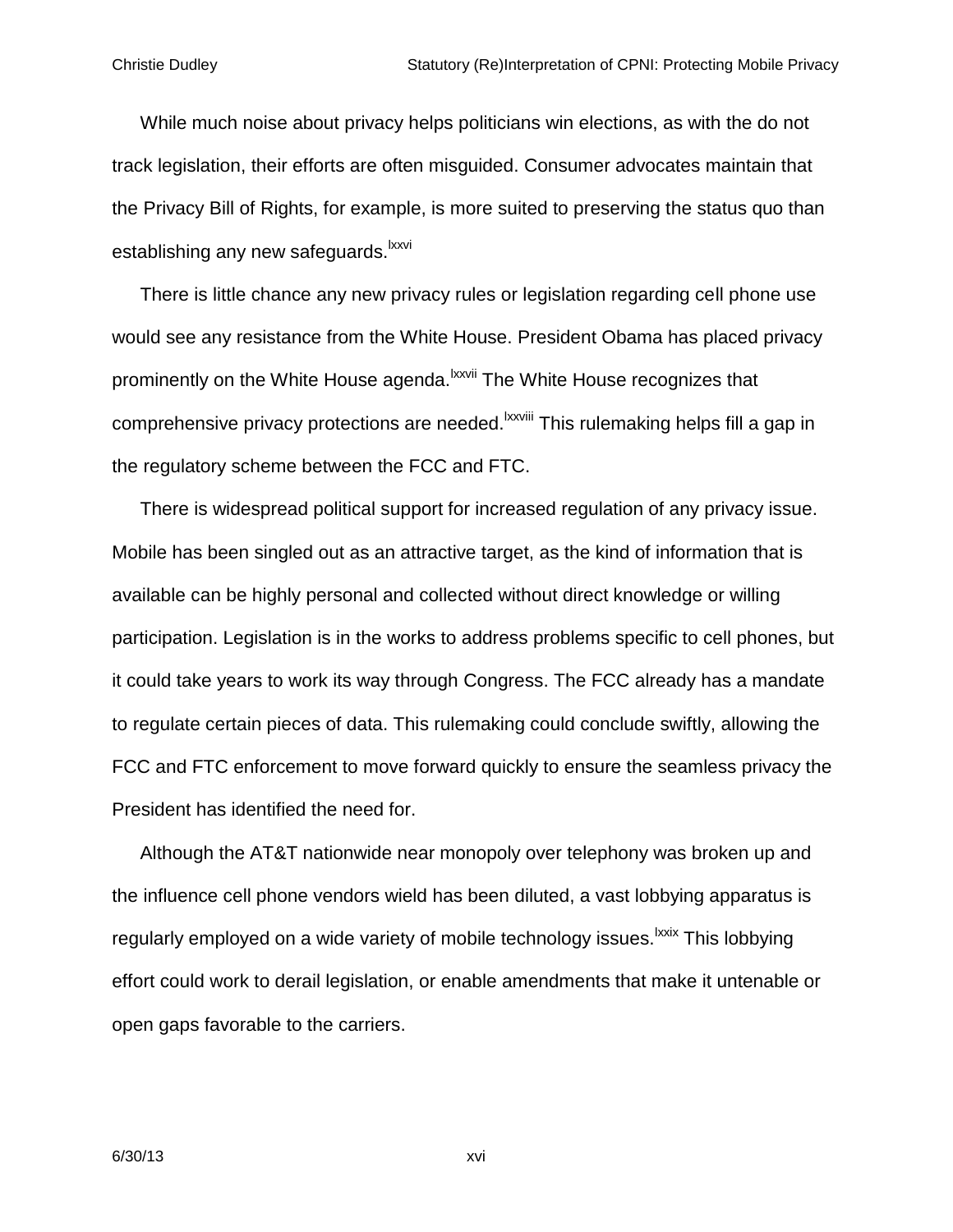#### **B. Mobile industry operation creates consolidated control of handsets.**

Regardless of other industry interests or competition, this is a topic that all carriers are united on. Even if their vast lobbying effort falls short, they are prepared to resist on other fronts. There is no nuance and little variation between carrier's responses to the FCC's notice. Several carriers challenge the FCC's regulatory authority, which appears to be the groundwork to challenge any expansion of CPNI rules in court. XXX As the state of mobile privacy is still up in the air with the courts, it would be in their best interests to continue to fight indefinitely.<sup>lxxxi</sup>

Consumers do not pay the full price of production of mobile handsets.<sup>Ixxxii</sup> Carriers subsidize the cost with the anticipation that they'll recoup the cost in contracts or other payments.<sup>Ixxxiii</sup> This creates a dependency between handset manufacturers and carriers, as the only viable distribution channels become the carriers.

As part of exclusive agreements with manufacturers, carriers develop operating systems specifically for each model that includes the branded software and applications discussed above.<sup>Ixxxiv</sup> Depending on their negotiating power, handset manufacturers are locked into providing software precisely to the carrier's specification. Exxxv Apple is leading the way with a multi-carrier device, but their power relationship with carriers is unique, granting them more negotiating power than most.<sup>Ixxxvi</sup> With that exception, carriers are completely in control of the customer experience and are constantly innovating new ways to avoid competition.<sup>Ixxxvii</sup>

## **C. Industry maintains an illusion of self-regulation.**

An industry could be considered self-regulating when market pressures and competition make mutual enforcement of industry guidelines effective. <sup>IXXXVIII</sup> Unless by "Industry" the carriers refer to "advertising" rather than "telecommunications," which is at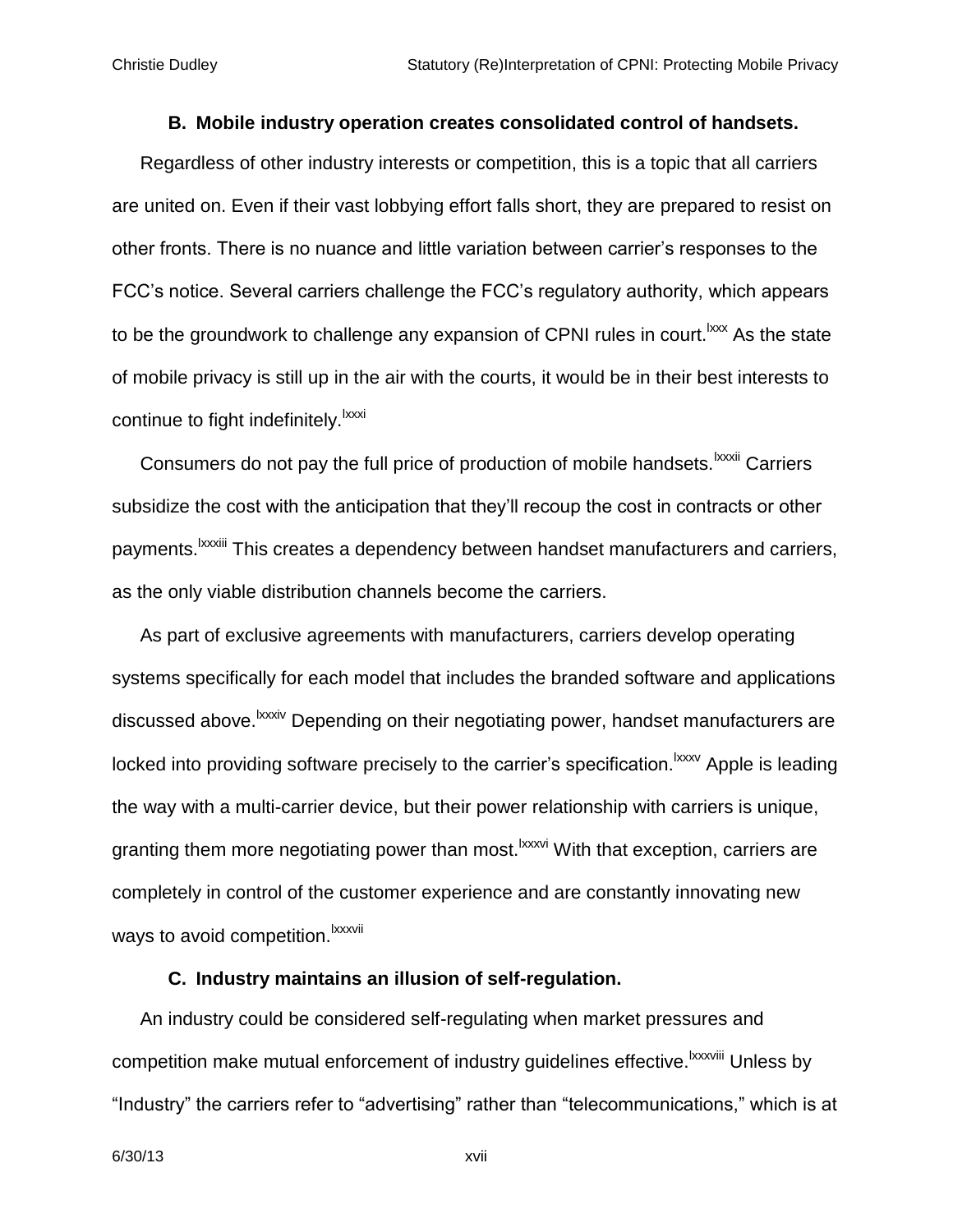stake, there are no industry guidelines nor any market forces, within the industry or with the customer base, to enforce compliance. It is the carriers that have chosen to hide the Carrier IQ application as it was originally marketed to them with a user interface.  $\frac{ixx}{ix}$ 

Self-regulation does not work in this ecosystem. The problems that this initiative was intended to combat are longstanding and there is no sign of anything changing. $^{x}$ Although some carriers hold back on the data they collect, there is ongoing competition pressure not to do so.<sup>xci</sup> Nevertheless, industry believes that it is already self-regulating and the current level of control is sufficient.<sup>xcii</sup> CarrierIQ is merely an example of the kinds of things that carriers can and will do given no controls. Businesses have a duty to their stockholders to manage revenues, but duties to customer privacy are vague and non-specific.

# **IV. Technology and Control issues are key to industry resistance to allowing users to manage their own privacy.**

The core of this conflict, as with many of the issues the FCC faces, centers on the technology. The fundamental argument for collecting data is to provide a high quality of service that can only be provided by collecting a broad set of information. But the conflict goes deeper. Technological questions arise over who has actual control and who should have that control. The FCC now considers who is in the best position to make technical decisions that affect the functioning of the device, the network and the user's experience.

# **A. The pursuit of superior service drives the carriers' interest in controlling the handset.**

The most immediate question on the table is what role can and should the data the carriers collect in their pursuit of superior service play. The Carterfone decision is the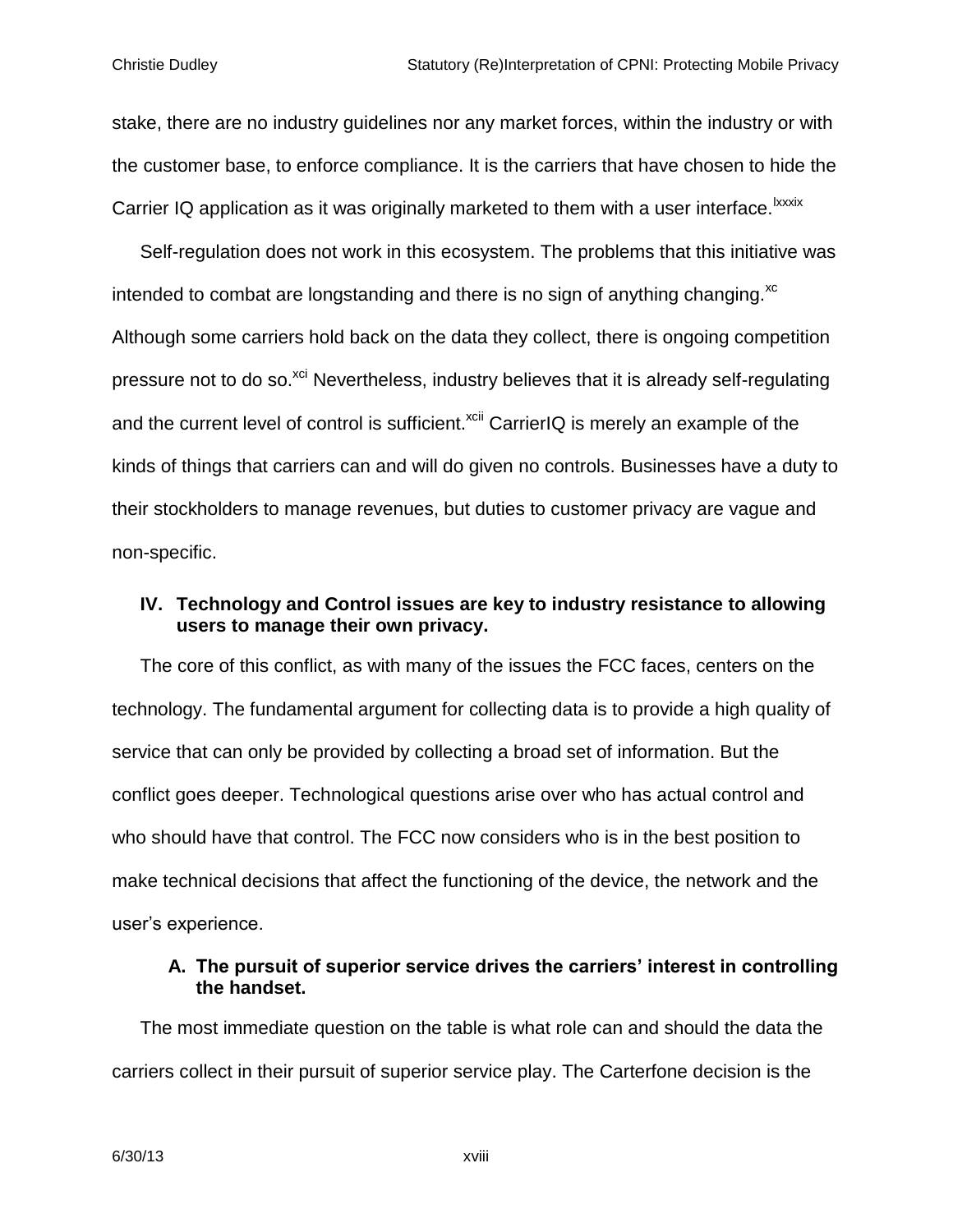fundamental case involving network integrity and quality of service and rested upon similar quality issues to those raised here.<sup>xciii</sup> It established that although carriers have reason to be concerned about the quality of their network, it was not a valid reason to limit users' capabilities to interact with the network. In this circumstance the carriers are also seeking to control the use and maintain control of it their networks. In both instances there are monetization undertones.

When cell phones are purchased, carriers subsidize the cost of the phone.  $\frac{\text{xciv}}{\text{As a}}$ result, they have the handset vendors develop operating systems specific to the carrier, locking down the handset to prevent the user from significantly altering the functionality of the phone. Customers are not necessarily happy about it, so a movement has arisen around hacking into or "Jailbreaking" or "rooting" their cell phones. This is the practice where users alter the software running on the phone to gain control of its operation. $x_{cv}$ By breaking through the carrier's protections, the user gains the ability to uninstall any software that runs on the user-facing processor.

Customers are not always willing to accept the current repercussions for taking control of their phones.<sup>xcvi</sup> Although the advantage of running anything they may choose is alluring, it is typically technically challenging and not something an average user may want to undertake.<sup>xcvii</sup> This practice generally voids any warranty on the phone.<sup>xcviii</sup> Further, it opens the phone up to increased vulnerabilities, even if the user is careful.<sup>xcix</sup> Current copyright law only makes an exception to anti-circumvention rules for this practice, which is re-reviewed every three years.<sup>c</sup> It is an enormous risk for the user to contemplate hacking their own phones, but many feel strongly enough about it to take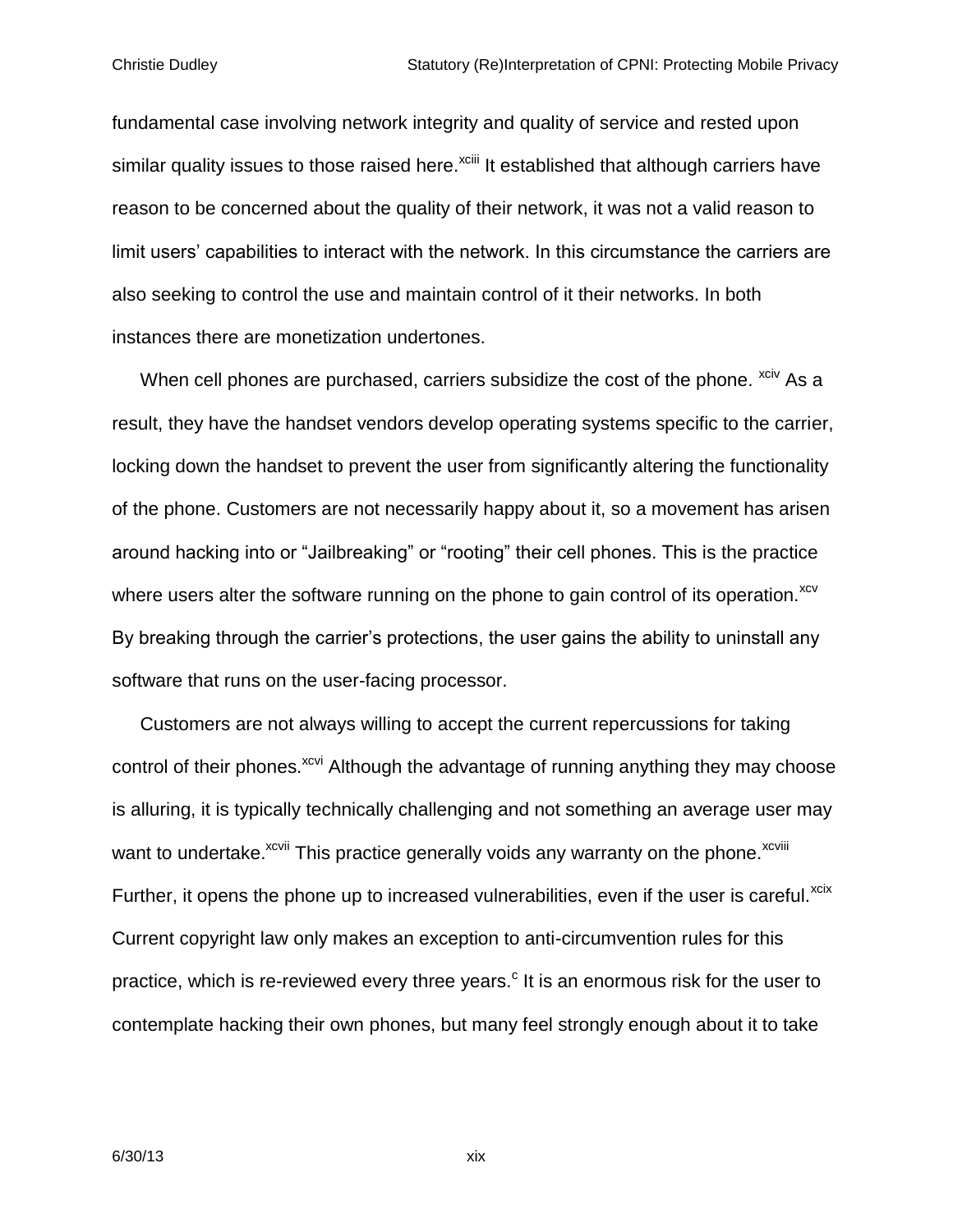on these risks which would be unnecessary if carriers weren't so insistent on withholding control of user-owned devices to begin with.

Carriers are not typically irresponsible with user data. Vulnerabilities have been found in carrier-installed applications, but this is a new and quickly evolving arena for carriers.<sup>ci</sup> The telecom industry is aggressively pursuing end-to-end security measures, to assure data protection from handset to destination.<sup>cii</sup> This is an ongoing effort to provide security and privacy to users of all services.

It is entirely probable that telecom carriers can provide superior service with the tools such as Carrier IQ. It is probable that a completely locked down phone could be useful to many people. It is necessary, however, for telecommunications companies to come to terms with the fact that even if they did try to maintain control of everything on the handset, they would still not be able to actually control everything. Carriers need to provide user transparency so the customer can make real informed choices based on their personal willingness to take on each risk.

#### **B. Handset architecture is already bifurcated to protect critical functions.**

When designing the functionality of smart phones, manufacturers understood the need to separate processing capability of the user front end and functionality of the signal processing and radio. Cell handsets were designed to have two distinct levels of access and control. Strong separations were built in between user functionality and radio-telephone operation.<sup>ciii</sup> Most handsets now have two processors that function as separate computers to handle the different functions.

Mobile Phone Systems, even more than wired telephone handsets must maintain their integrity.<sup>civ</sup> A clear role of the FCC is to ensure that no consumer action could potentially compromise the integrity of the telephone network. For this reason the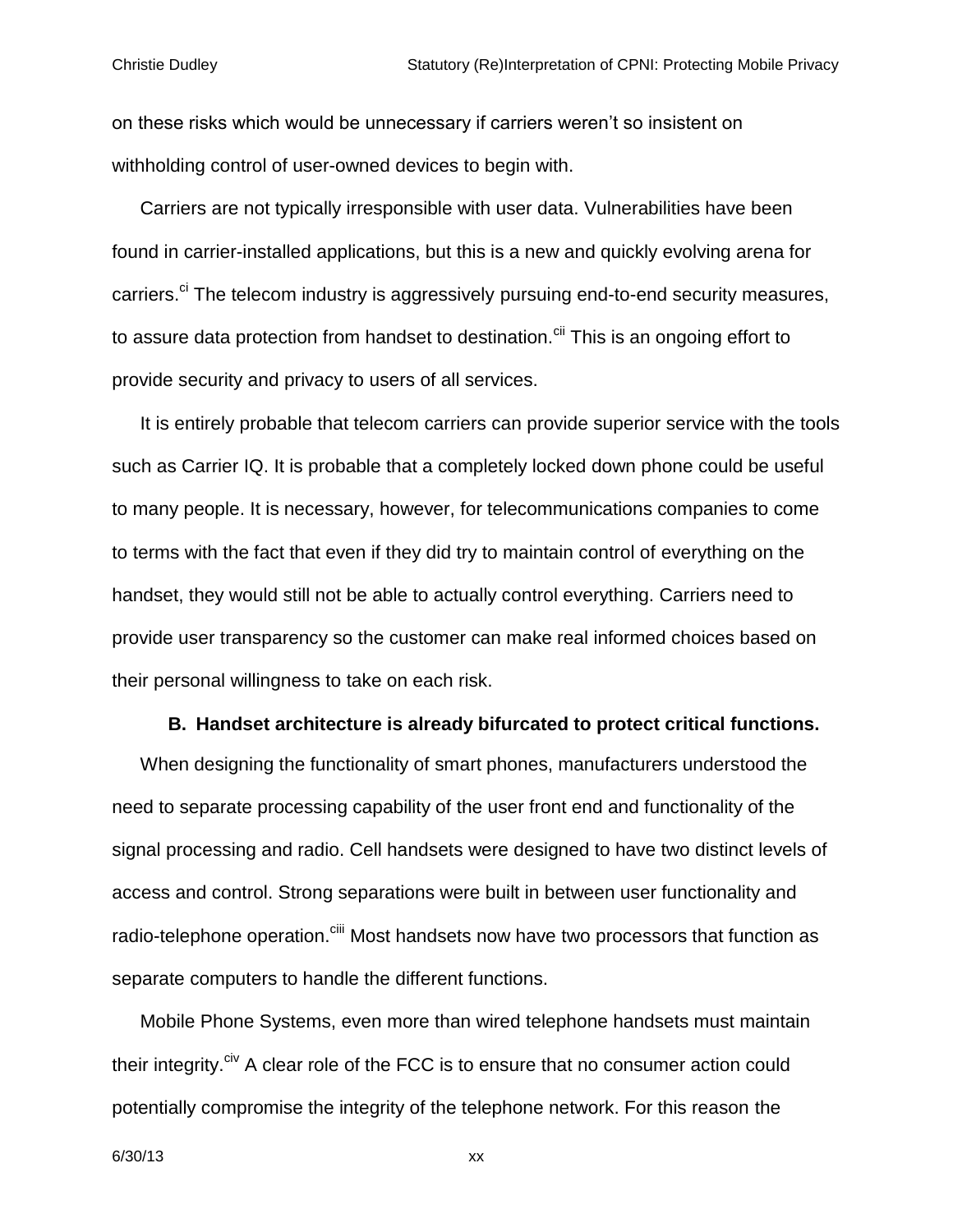baseband portion of the consumer handset should remain under full control and responsibility of the carrier.

What Carrier IQ has done on some (but not all) phones is bridge these two processors reintegrating the physical and logical separation that was built in. $\alpha$ <sup>c</sup> Even jailbreaking does not bridge the barrier between the user functionality of the handset and the baseband portion. There is currently no known means of taking control of any baseband operating system in any meaningful way.<sup>cvi</sup> But considering how this management software is reaching across the barrier between the two processors it would seem the carriers are not satisfied with the portion of the phone that was locked down for their benefit.

### **C. Carriers argue a false dichotomy exists between software and hardware.**

Carriers have established a unique communication model for the handset data that they maintain allows them to skirt regulation entirely. An application on the customer's phone reports data to the provider of that application, such as Carrier IQ, in a transmission as described by the Electronic Communication Privacy Act which extends traditional wiretap voice protections to data. $\frac{\text{c}^{V}}{\text{c}^{V}}$  The application provider then shares information that the customer gave them with the carrier.<sup>cviii</sup> The carrier avoids oversight because this two step process detaches the carrier from collection of network data, which would be covered by Pen-trap Statute.<sup>cix</sup> It detaches them from FTC liability because it is the third party that is responsible for data collection.

There is no direct relationship between the third party and the telecommunications customer. The distinction here between the payload data that the customer shares with ordinary application vendors is one of knowledge and choice. This is an application that the customer did not install, that the customer is not aware of, and that the customer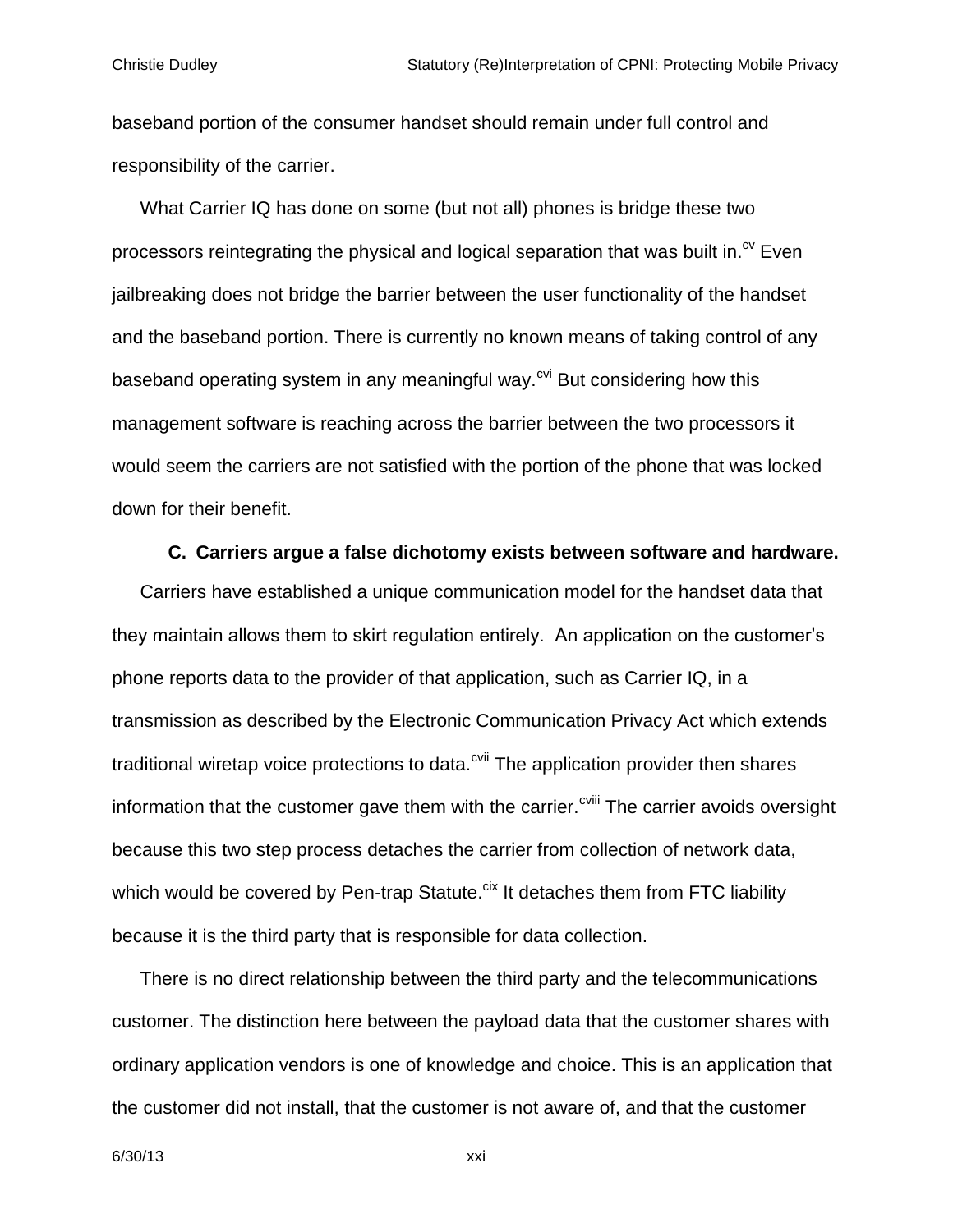cannot control. This software is owned, in every sense of the word, by telecommunications companies.

The most disturbing thing about the method the carriers use to work around regulation is it opens up potential threats to customer privacy that would not otherwise exist. $\alpha$  Since this data collection software has access to potentially anything that the user does on the phone, the user has no reason to know they need to protect themselves from malicious functions of unprivileged applications and that such applications may use this data to compromise the user's privacy or even financial security.<sup>cxi</sup>

# **D. The struggle for control over handsets arises because they remain in the user's hands.**

Application privacy and lack of transparency has become a real problem in the mobile marketplace.<sup>cxii</sup> While the FTC is taking steps to improve this, it gives the carriers a wedge to leverage against their customers. If standard software practices involve a disregard for user privacy concerns then carriers make a good point that they should not be held to a higher level for the same practices.

Mobile phone customers are kept generally unaware of privacy risks and therefore unable to manage them.<sup>cxiii</sup> Carriers make minimal effort to inform users of the data they gather, what it is used for or how to avoid the collection. User ignorance is likely to be perpetuated due to a deliberate effort by carriers to make their data collection invisible to users.<sup>cxiv</sup> While recent pressure from the Trade Commission has improved this situation moderately, carriers still do not meet standards of participation and accountability.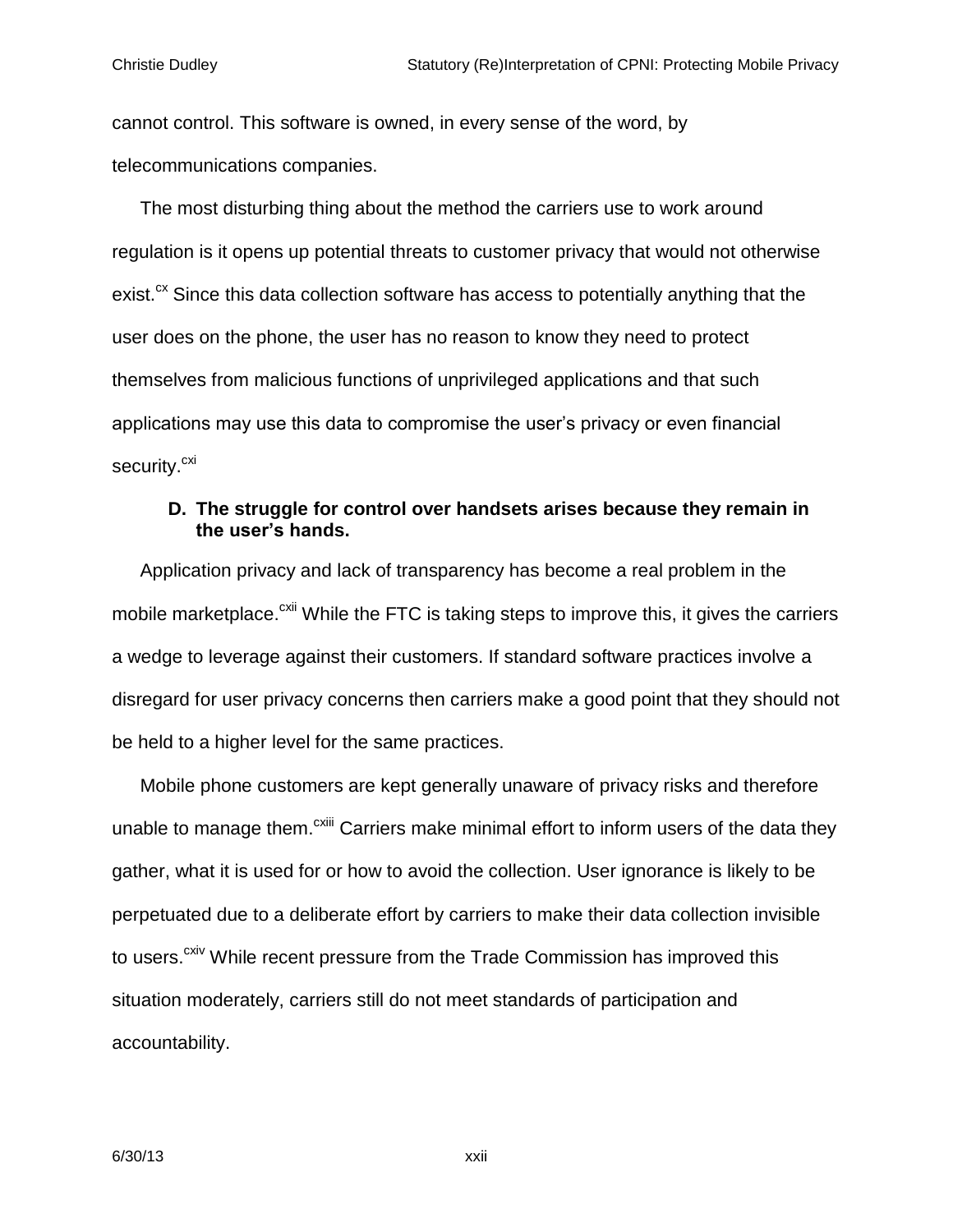In the last reconsideration of CPNI regulation, the FCC chose not to regulate handsets due to the opportunity for users to alter the functionality of them.<sup>cxv</sup> It has come to light that user control is subject to the control of the carriers and the software they require. Because of the control carriers exert over operating system software on the handset, users are unable to make any choice over many applications being run on their handset and the access requests for those applications.

Mobile carriers simultaneously claim that they need the data from customer handsets to provide quality service while claiming they are unable to manage or control data on customer handsets.<sup> $c$ xvi</sup> This is an unreasonable position to take, as the carriers may effectively block the consumer from securing his own device, while taking no responsibility for the security themselves. While theoretically it is possible to completely open the device to user adaptation, as discussed above with the baseband/userland dichotomy, this is hardly practicable. Ultimately the carrier may continue to control, and thus maintain responsibility for anything generated by the baseband module and collecting data on the baseband would be kept under necessary CPNI standards. The distinction between these areas was defined in the architecture for very good reasons so there is no reason these distinctions should continue to be blurred.

# **E. Despite carrier's arguments, locking down the handset can increase the chance the handset may be infected with malware.**

The threat of malware, while based in reality, is employed by carriers to gain the trust of their users.<sup>cxvii</sup> Malware is malicious software that can compromise devices.<sup>cxviii</sup> "Malware works by, for example, compromising a user's privacy, damaging computer files, stealing identities, or spontaneously opening Internet links to unwanted websites, including pornography sites." $\alpha$ <sup>ncxix</sup> Malware is a problem where neither the user nor the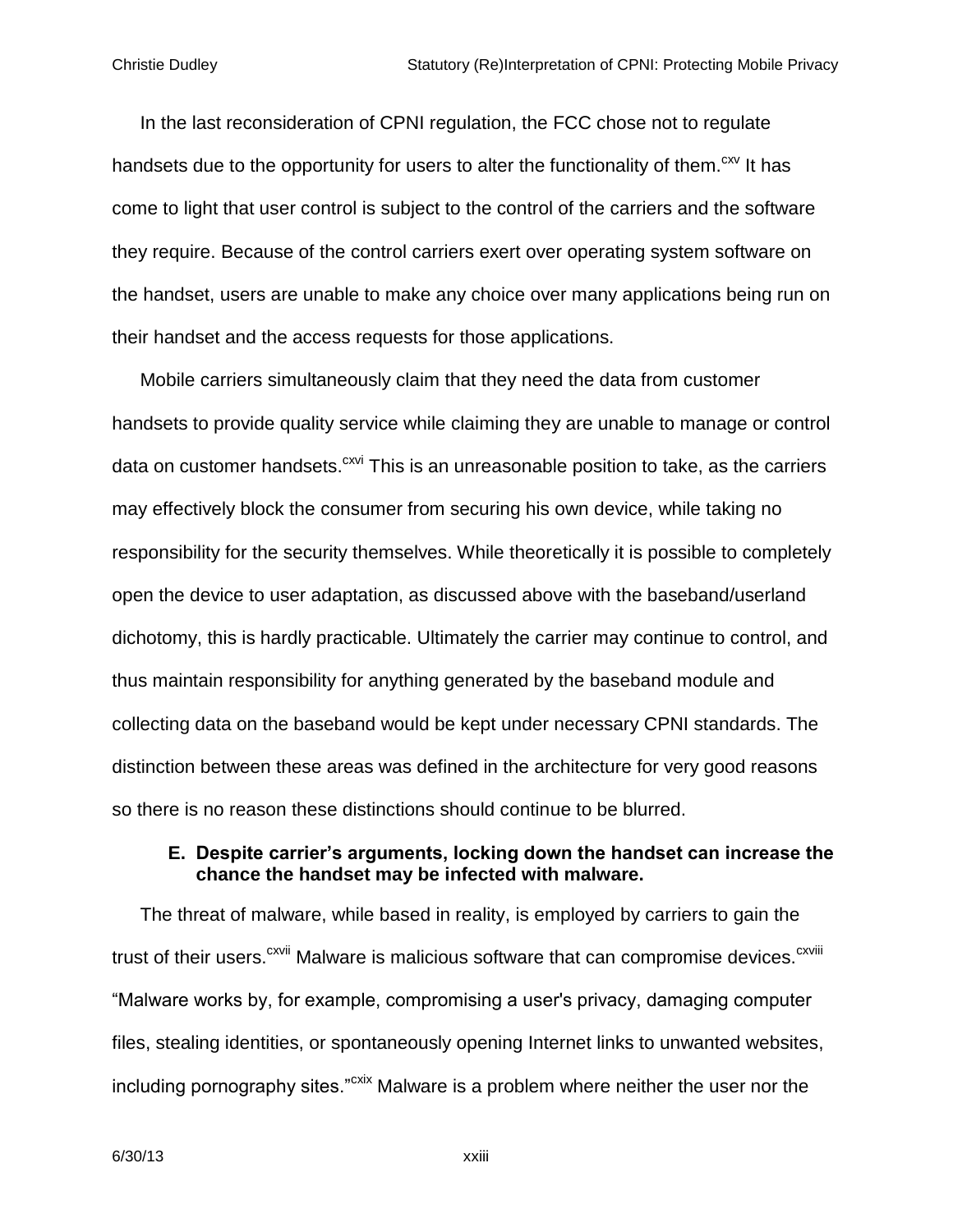carrier has control over the device. This has traditionally been the reason the carriers have avoided taking any responsibility for the handset.

Malware poses a larger threat to Android handsets than to any other type of device.<sup>cxx</sup> Interestingly, nearly half of all infections achieve nothing more than data harvesting, many of the same things this order is contemplating.<sup>cxxi</sup> The issue becomes who is responsible for the damage or identity theft from malware if it leverages vulnerabilities that only the carrier can manage.

# **F. Carriers may not choose to employ the keylogging capabilities, but the option creates threats for the user.**

CarrierIQ critics point out that one possible function of the software involves monitoring, for potential recording of every keystroke made by the user.<sup>cxxii</sup> No carrier will admit that they are collecting each keystroke.<sup>cxxiii</sup> Evidence suggests that the carrier claims are true.<sup>cxxiv</sup> Nevertheless, keystrokes are exposed and if they trigger an event, logged.

This data creation could be considered a minimal form of keylogging, the term for logging each key that is pressed as it is pressed by the user. Paul Ohm, a former Justice Department prosecutor and professor at the University of Colorado Law School believes that this is an issue that should be prosecuted.<sup>cxxv</sup> This potential key logging function may be a violation of the Federal Wiretap Act.<sup>cxxvi</sup> Courts have held that the practice is a form of wiretapping, in that communications are intercepted before they reach their destination.<sup>cxxvii</sup> This is not, however, a widespread understanding. Customer consent again makes the difference between a permissible use of technology and an open violation of privacy.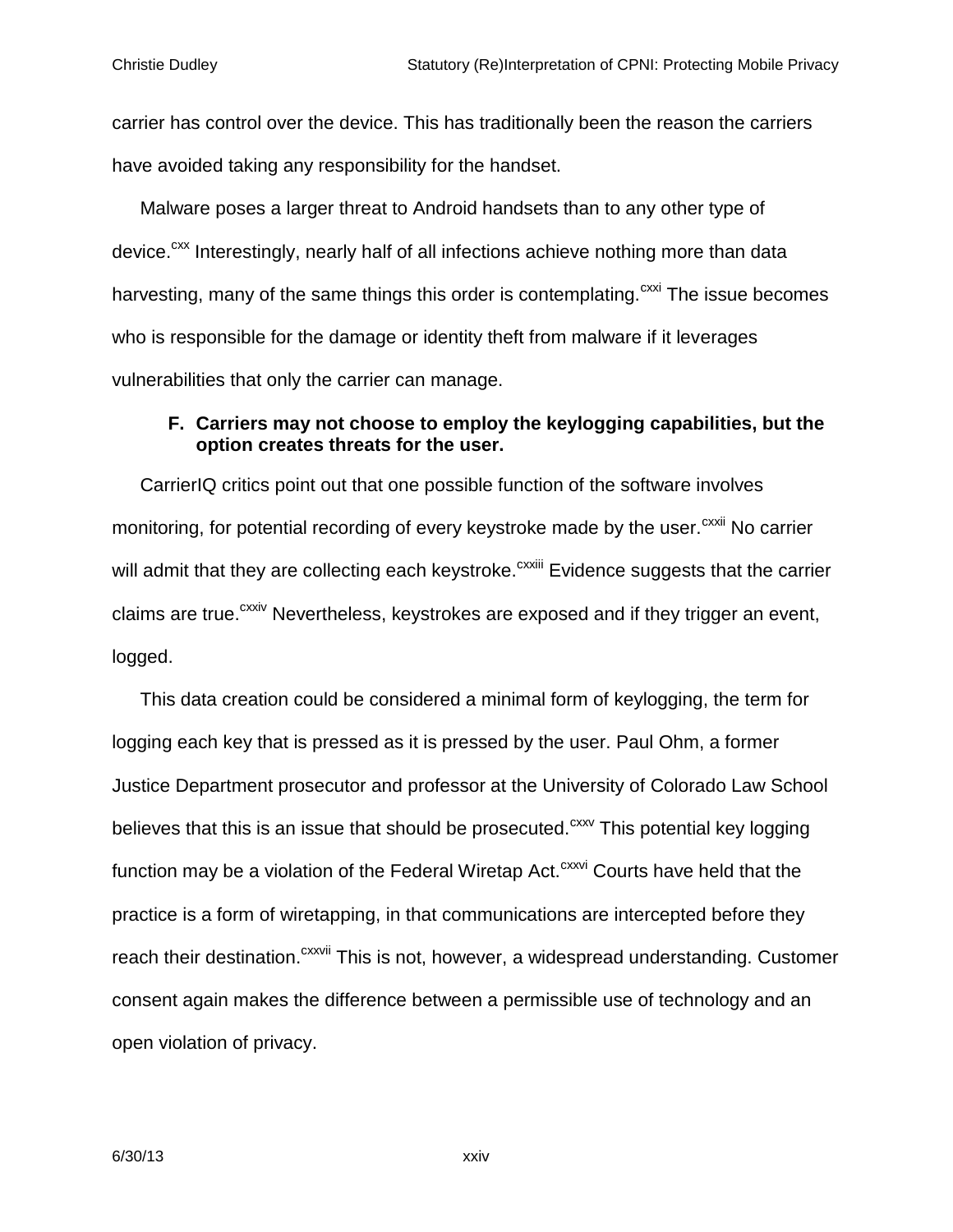# **G. Non-phone mobile devices face different types of challenges to privacy.**

Handsets in people's pockets are not the only cellular devices that may be covered by any proposed CPNI orders. As functionality increases, a dizzying array of devices are incorporating cellular technologies into their systems. Toyota integrates cellular technology in their crash response system,<sup>cxxviii</sup> as does BMW.<sup>cxxix</sup>

Measurement and alarm systems are examples of these technologies that employ cellular technology leverage the unique advantage of remote connectivity without the hazard of wires. Cellular-based alarm systems do not fit under the model of traditional handsets.<sup>cxxx</sup> These do not manifest the close, personal relationships that individuals have with their handsets. Moreover, many alarm systems are constructed to meet important national or international standards for safety.<sup>cxxxi</sup>

Tablets pose an interesting problem in any proposed privacy framework.<sup>cxxxii</sup> They are not embedded systems designed solely by a single entity. They allow the user some degree of control over the installation of additional software. These devices may be quite similar in design and function to mobile handsets, although do not directly support calls to the public switched telephone network, although indirect telephony may be supported via voice over IP. Some are distinct but there is a convergence of operating systems and interoperability.

The market has been made significantly different for tablets and other handhelds than it is for mobile phones. This year the Copyright Commission declined to extend the mobile phone anti-circumvention exception to tablets when performing their triennial DMCA exception review.<sup>cxxxiii</sup> While tablets may be functioning in most ways the same as a phone, often running the same operating systems and having near-identical functionality, including mobile data access, their legal status remains protected. The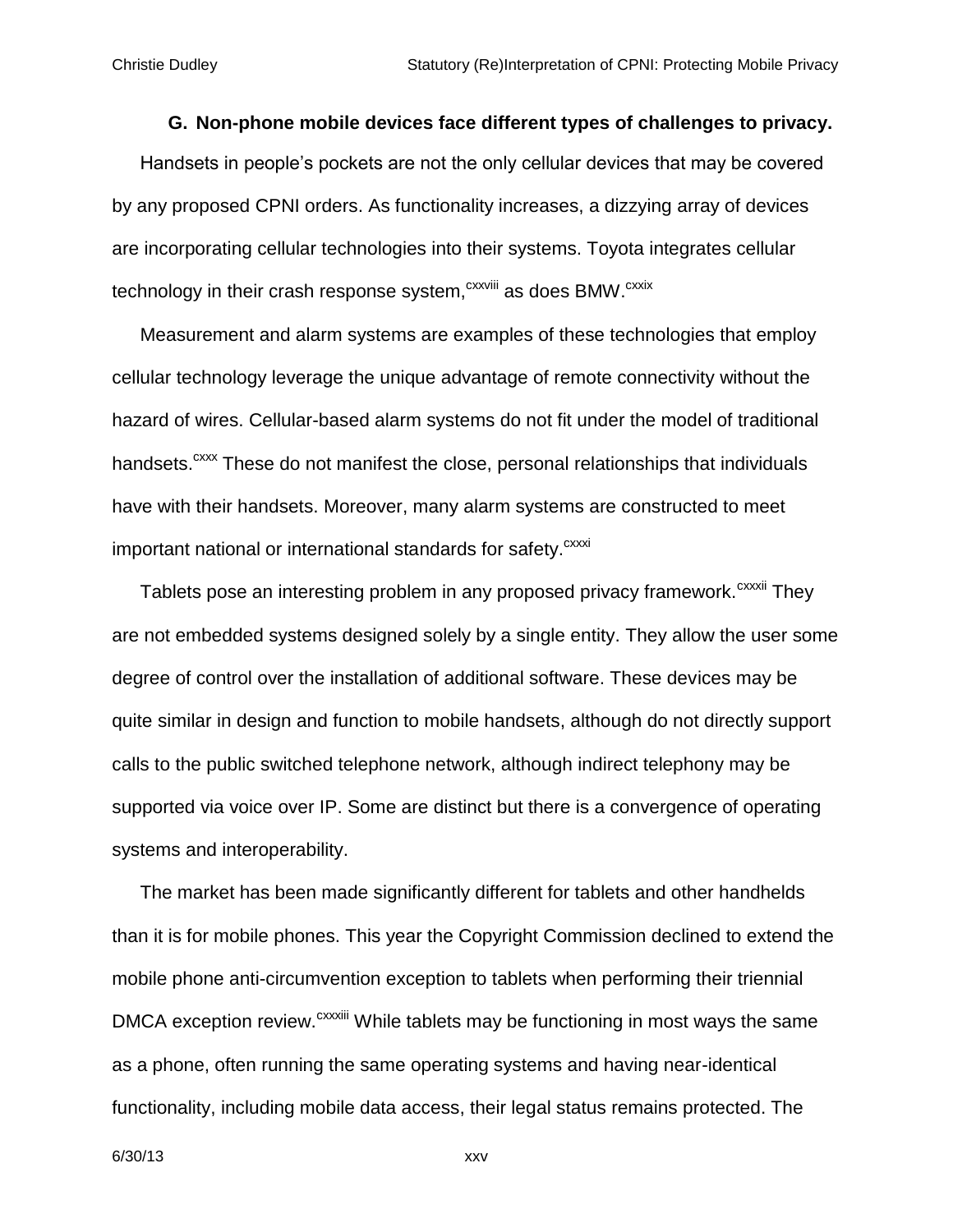user has no opportunity within the law to prevent any carrier from monitoring these devices.

#### **V. Recommendations**

The best solution to the regulation problem is as complex and nuanced as the problem itself. There is a technological tradeoff over control. The carriers argue that a high degree of control over user handsets are necessary to provide a high quality service. Lines between "third party" and "carrier required" become blurred when the carrier forces the user to run third party software without any end user policies or agreements. Third party vendors are also explicitly governed by the CPNI order.

If the carriers' arguments are true and this software is necessary for quality service, then there is a basis for regulation. The CPNI statute does not make any indication of the content/header distinction that is made elsewhere in telecommunications law.<sup>cxxxiv</sup> Although proprietary network information has traditionally been part of the information protected by the pen/trap statute, there is internal cross-reference that requires CPNI and Pen/Trap protections to be identical.<sup>cxxxv</sup> Therefore, all software beyond the customer's control should be considered CPNI, since it is "receive[d] or obtain[ed] customer proprietary network information by virtue of its provision of a telecommunications service."<sup>cxxxvi</sup>

If the carriers' arguments are not accurate and they do not need to tightly control the handset to provide quality service, then the software they offer on handsets should follow the Federal Trade Commission's existing guidelines on positive (opt-in) consent for any data collection and sharing, allowing consumers to opt out at any time in the future, up to and including uninstalling the software used for collection.<sup>CXXXVII</sup> This is far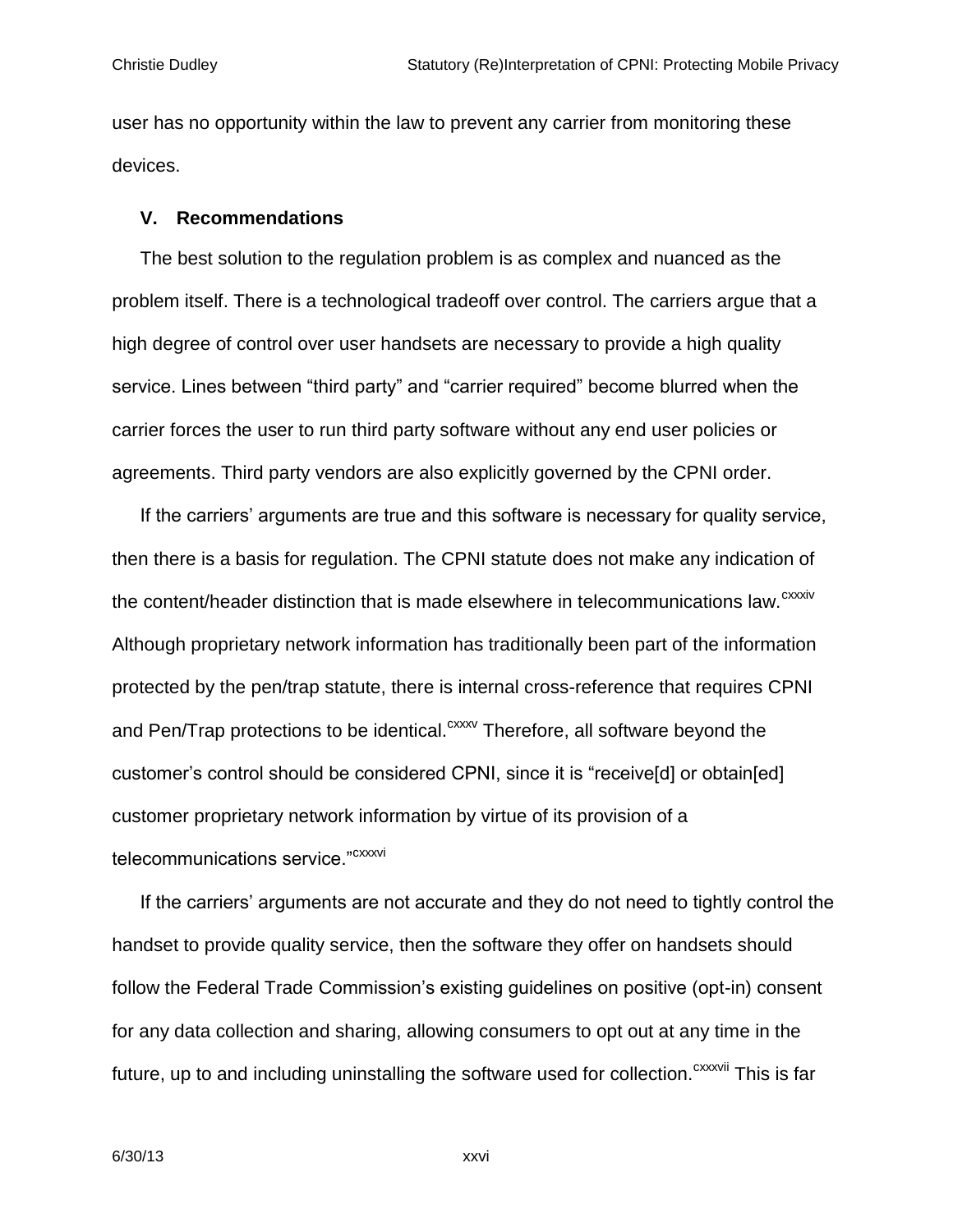more tenuous data than what is deliberately shared on social networks. Currently the carriers hold all the cards and have no incentive to give anything up to the user.

If the user is responsible, yet does not have full control of the device, then there is every incentive for the carrier to lock down and collect every piece of data the device is capable of generating, preventing the user any access save the minimal necessary to remain competitive in the smartphone market. Further, there is no incentive for the carrier to take any responsibility for any data collected or distributed beyond their cell towers.

By linking responsibility to control, the carriers can maintain whatever level of control they wish over a device, but will be held to a level of responsibility that rises to that control. Whichever entity holds control over a particular manifestation of technology should be held responsible for maintaining the privacy of information for that technology, whether by the Federal Communications Commission or Trade Commission. By remapping responsibility in this manner, it opens up options for the market in several ways.

Consumers may choose to allow carriers to continue to manage their handsets with the service. The trust an ordinary consumer currently places in a carrier can be reinforced by regulatory controls on exactly what should be trusted. In essence, te carriers could choose to serve as both application providers as well as service providers, which is not unlike the role they play today. Perhaps this is the route most carriers would choose if the choice was entirely up to them.

The FCC should hold Carriers responsible for all baseband data on the handset as CPNI. Further, any data that is transmitted from an application that the user has not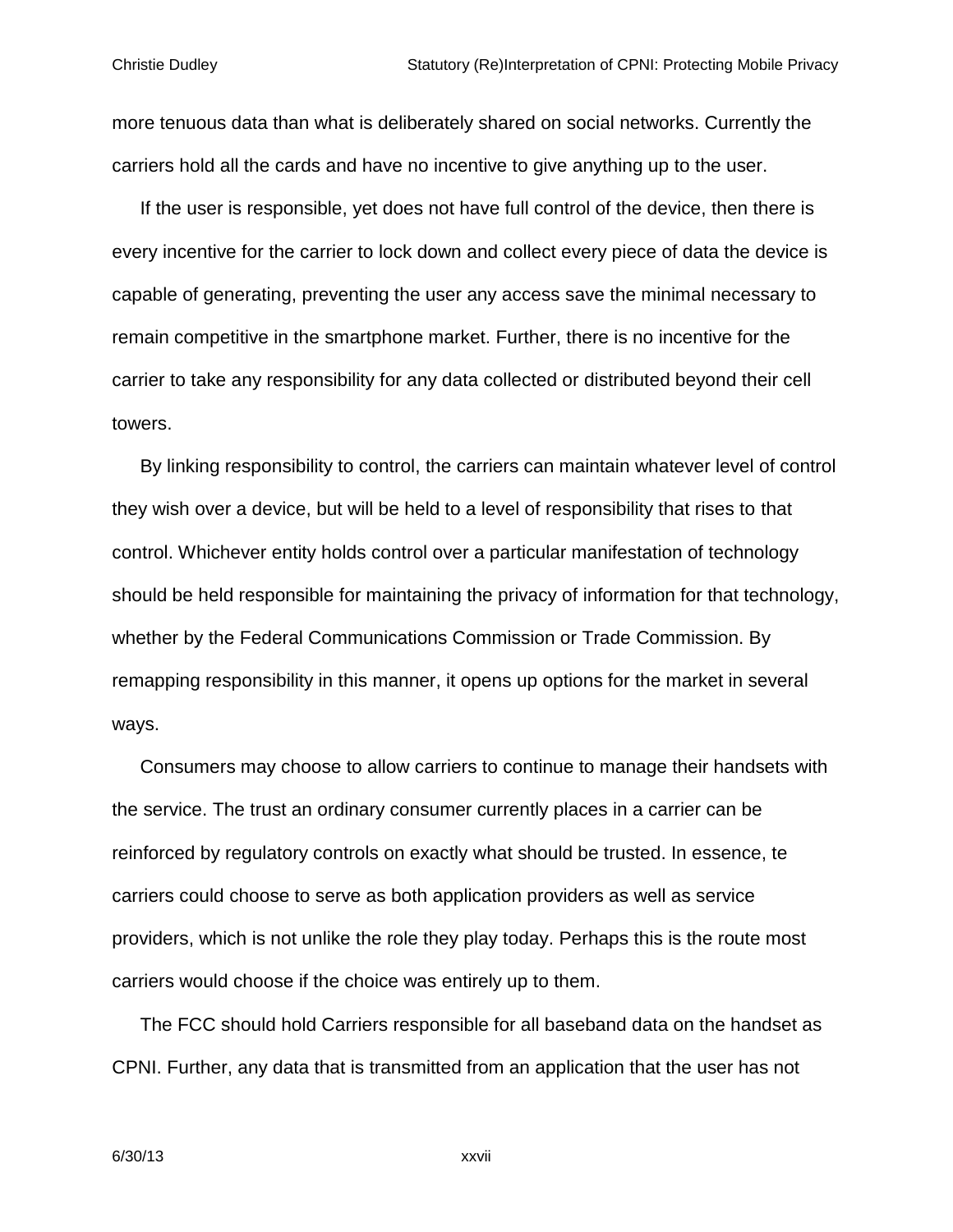directly opted into at the handset itself, or the user is not made aware, from the handset, remains in the domain of operational requirements. Thus any customer data sharing by carriers should be done on a strict opt-in basis revokable at any time as per existing FCC and FTC guidelines. Carrier data sharing policies and procedures should be made available to consumers as long as they are in effect. The FCC should be empowered to enforce such a policy.

Mobile technology is powerfully shaping people's lives. Consumers have limited choices when it comes to who controls their network and the most powerful players are hovering on the verge of monopolistic control, offering little in the way of meaningful choice regarding privacy decisions. Carriers leverage their position to further market customers to advertisers, leaving them unwittingly vulnerable. Consumers currently have little ability to know or control their own privacy leaks on devices manufactured to specification for the carriers.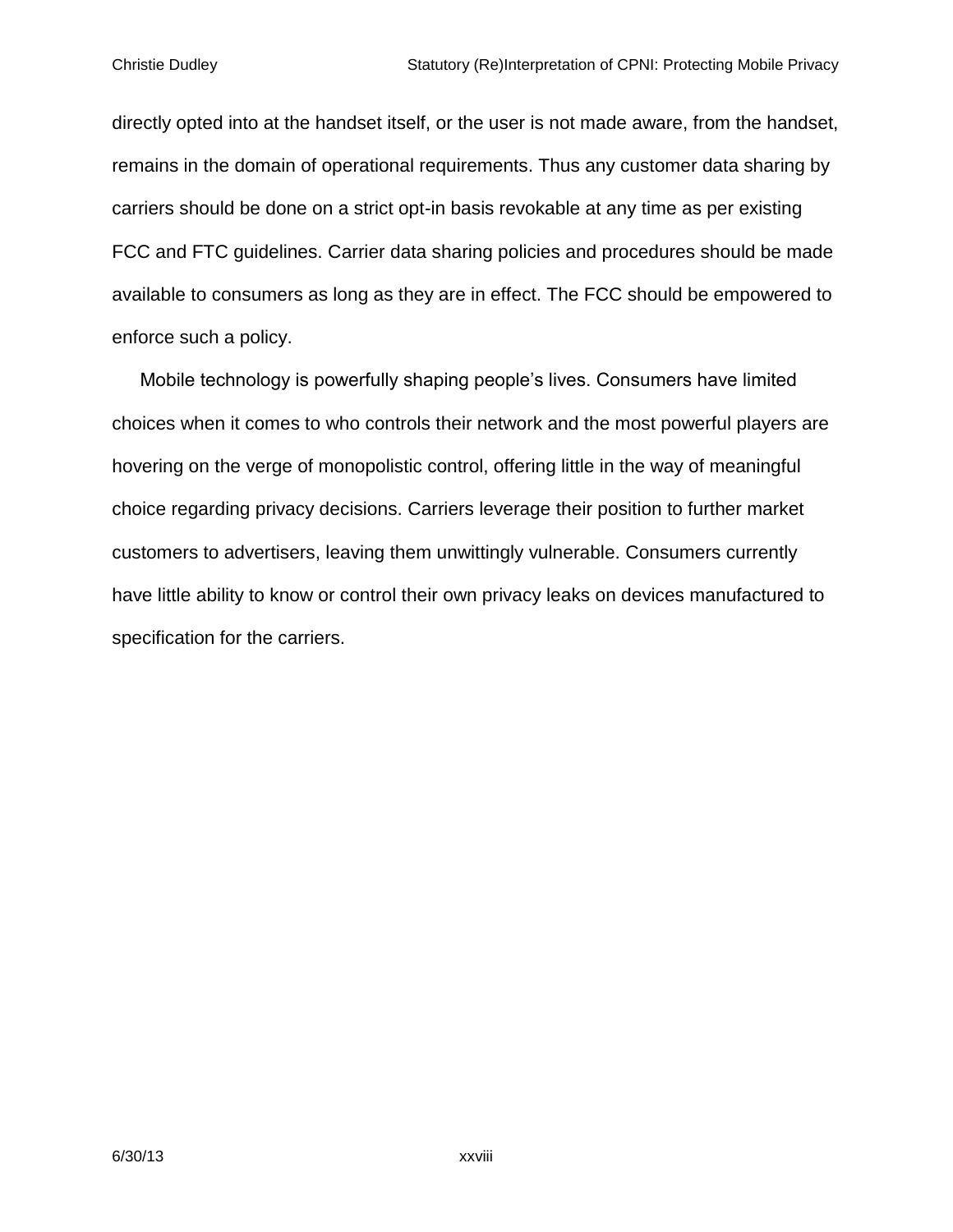http://apps.fcc.gov/ecfs/document/view?id=7021914843.

IX Center for Digital Democracy Comment, FCC COMMENT COLLECTION 96-115, 2 (Jul. 16, 2012) http://apps.fcc.gov/ecfs/document/view?id=7021988399 ("CDD Comment").

<sup>x</sup> Wrongful disclosure of individually identifiable health information, 42 U.S.C. § 1320d-6 (Feb. 17, 2010); Obligations with respect to disclosures of personal information, 15 U.S.C. § 6802 (Oct. 5, 2012).

xi Rootkit, F-SECURE (last accessed Nov. 6, 2012), http://www.f-secure.com/v-descs/rootkit.shtml.

xii Consumer Bankers Association Comment, FCC COMMENT COLLECTION 96-115, 2 (Jul. 26, 2012), http://apps.fcc.gov/ecfs/document/view?id=7021994189.

xiii Common Sense Media Comment, FCC COMMENT COLLECTION 96-115, 2 (Jul. 16, 2012), http://apps.fcc.gov/ecfs/document/view?id=7021988412.

xiv U.S. Conference of Catholic Bishops et al. Comment, FCC COMMENT COLLECTION 96-115, 2 (Jul. 13, 2012), http://apps.fcc.gov/ecfs/document/view?id=7021986728.

xv Verizon Wireless Comment, FCC COMMENT COLLECTION 96-115, 5 (Jul. 13, 2012)

- http://apps.fcc.gov/ecfs/document/view?id=7021986758.
- <sup>xvi</sup> Children's Online Privacy Protection Act, 15 U.S.C. § 6501-6506 ("COPPA") (Oct. 5, 2012).
- xvii Hispanic Technology & Telecommunications Partnership comment
- http://apps.fcc.gov/ecfs/document/view?id=7021995311.
- xviii CITA Reply Comment, FCC COMMENT COLLECTION 96-115, 4 (Jul. 30, 2012)
- http://apps.fcc.gov/ecfs/document/view?id=7021995322.
- xix *Beyond Voice: Mapping the Mobile Marketplace*, FTC, 11-12 (April 2009)
- http://www.ftc.gov/reports/mobilemarketplace/mobilemktgfinal.pdf.

xx *Center for Democracy & Technology Comment*, FCC COMMENT COLLECTION 96-115, 3-4 (Jul. 16, 2012), http://apps.fcc.gov/ecfs/document/view?id=7021988506.

<sup>XXI</sup> Electronic Frontier Foundation Comment, FCC COMMENT COLLECTION 96-115, 2 (Jul. 16, 2012),

http://apps.fcc.gov/ecfs/document/view?id=7021988474 ("EFF Comment").

xxiii *Precision Market Insights*, VERIZON BUSINESS (last accessed Nov. 6 2012),

http://business.verizonwireless.com/content/b2b/en/precision/overview.html.

xxiv Direct Marketing Association Comment, FCC COMMENT COLLECTION 96-115, 3 (Jul. 31, 2012),

[http://apps.fcc.gov/ecfs/document/view?id=7021995330.](http://apps.fcc.gov/ecfs/document/view?id=7021995330)

xxv *Electronic Privacy Information Center Comment*, FCC COMMENT COLLECTION 96-115, 4 (Jul. 16, 2012), http://apps.fcc.gov/ecfs/document/view?id=7021988422 ("EPIC Comment").

xxvii Hill, Kashmir, Forbes, *Could Target Sell` Its 'Pregnancy Prediction Score'?*

http://www.forbes.com/sites/kashmirhill/2012/02/16/could-target-sell-its-pregnancy-prediction-score/.

i Glenn Bischoff, *Massachusetts official: We missed the brunt of Sandy, but we were ready*, URGENT COMMUNICATIONS (Nov. 5, 2012), http://urgentcomm.com/public/massachusetts-official-we-missed-bruntsandy-we-were-ready.

Christopher Mims, Cellular Technology that Told Japan an Earthquake Was Coming, MIT TECH. REV. (Mar. 13, 2011), http://www.technologyreview.com/view/423288/cellular-technology-that-told-japan-anearthquake-was-coming/.

Marshall McLuhan, *Understanding Media: The Extensions of Man* 18 (1964).

<sup>&</sup>lt;sup>iv</sup> Scott W. Campbell and Yong Jin Park, Social implications of mobile telephony: The rise of personal *communication society*, 2 SOC. COMPASS, 371, 380 (2008).

<sup>v</sup> Mikiyasu Hakoama and Shotaro Hakoyama, *The Impact of Cell Phone Use on Social Networking and Development Among College Students*, 15 AM. ASS'N BEHAV. & SOC. SCI. J. 1, 13 (2011). vi Campbell, 376, *supra* note 4.

vii Leah Christian, Scott Keeter, Kristen Purcell and Aaron Smith, *Assessing the Cell Phone Challenge to Survey Research in 2010*, PEW RESEARCH CENTER FOR THE PEOPLE AND THE PRESS, 2 (May 20, 2010), http://pewresearch.org/assets/pdf/1601-cell-phone.pdf.

Law Office of Mike Lee, National Lawyers Guild Committee on Democratic Communications and Media Alliance, FCC COMMENT COLLECTION 12-52 (Cell station emergency shutdown),

<sup>.&</sup>lt;br>Verizon California, Inc. v. F.C.C., 555 F.3d 270, 273 (D.C. Cir. 2009).

xxvi United States v. Maynard, 615 F.3d 544, 557 (D.C. Cir. 2010) cert. denied, 131 S. Ct. 671 (U.S. 2010) and cert. granted, 131 S. Ct. 3064 (U.S. 2011) and aff'd in part sub nom. United States v. Jones, 132 S. Ct. 945 (2012).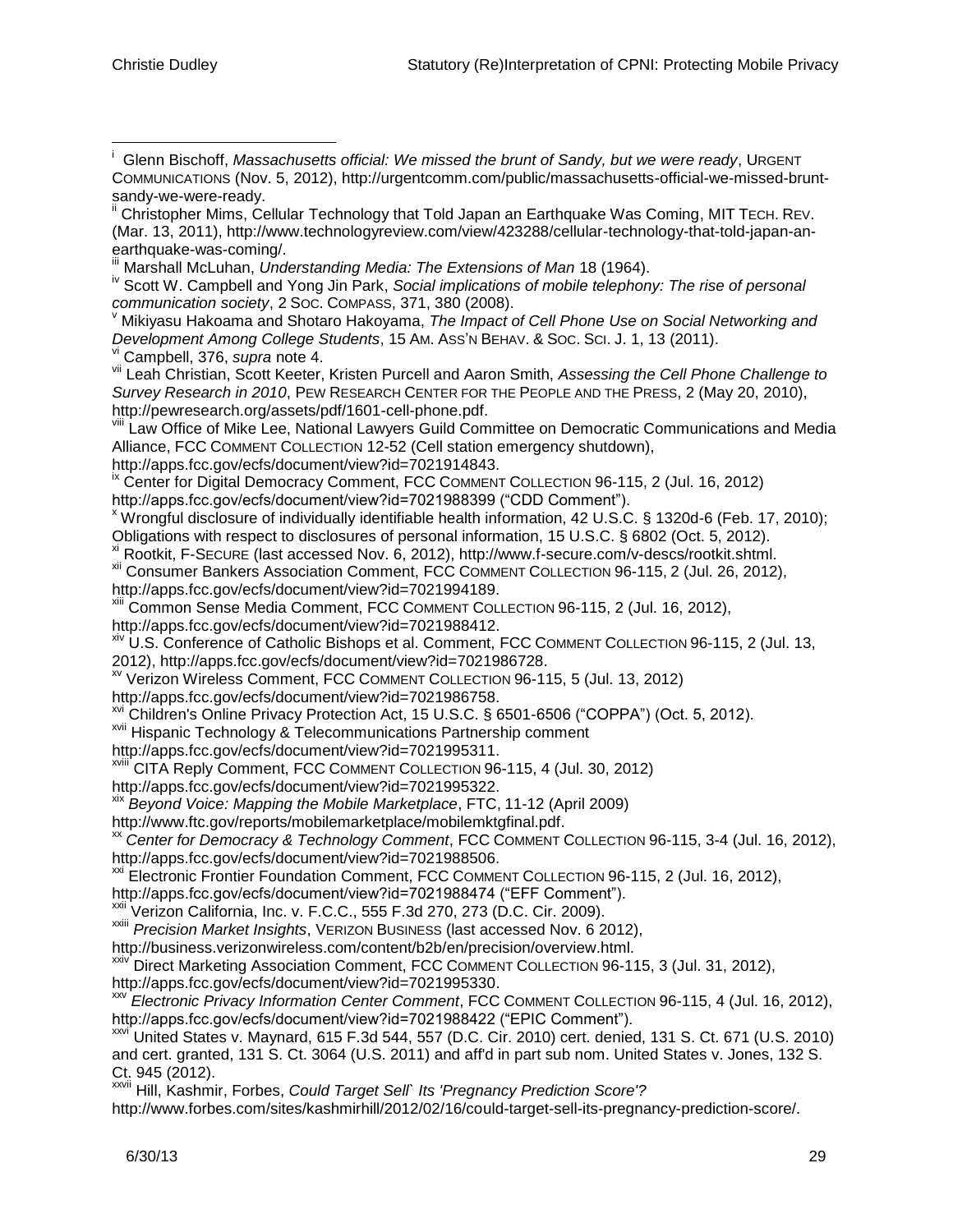xxviii Venable LLP, *Interactive Advertising Bureau Comment*, FCC COMMENT COLLECTION 96-115, 8 (Jul. 16, 2012), http://apps.fcc.gov/ecfs/document/view?id=7021988405.

xxix Telecommunications Act of 1996 Pub.L. 104-104, Feb. 8, 1996, 110 Stat. 56.

xxx 47 C.F.R. § 64.2001(g)(Nov. 1,2012); 47 U.S.C. § 222 (h)(1) (Oct. 5, 2012).

xxxii *Consumer Electronics Association Comment*, FCC COMMENT COLLECTION 96-115, 5 (Jul. 16, 2012), http://apps.fcc.gov/ecfs/document/view?id=7021988450.

xxxiii *Comment Sought on Privacy and Security of Information Stored on Mobile Communications Devices, Public Notice*, 27 FCC Rcd 5743 (2012).

xxxiv 47 U.S.C. § 222 (Oct. 5, 2012).

xxxv *See* 104 Cong Rec. H.R.1555 (Aug. 4, 1995) (Bill summary for vote).

xxxvi *1995 Annual Report*, FEDERAL COMMUNICATIONS COMMISSION, 10 (Dec. 31, 1995),

http://hraunfoss.fcc.gov/edocs\_public/attachmatch/DOC-308699A1.pdf.

xxxvii Implementation of the Telecommunications Act of 1996: Telecommunications Carriers' Use of Customer Proprietary Network Information and Other Customer Information; Implementation of the Non-Accounting Safeguards of Sections 271 and 272 of the Communications Act of 1934, as Amended, 67 FED. REG. 59211 (Sept. 20, 2002).

**xxxviii** Petition of the Electronic Privacy Information Center for Rulemaking to Enhance Security and Authentication Standards for Access to Customer Proprietary Network Information, CC Docket No. 96- 115

(filed Aug. 30, 2005).

xxxix *Customer Proprietary Network Information*, 72 FED. REG. 70808-01, (Dec. 13, 2007). xl *Id.*

xli Verizon Wireless Comment, FCC COMMENT COLLECTION 96-115, 2-4 (Jul. 13, 2012) http://apps.fcc.gov/ecfs/document/view?id=7021986758.

xlii Kai Bierman, *Betrayed by our own Data*, ZEIT ONLINE (Mar. 26, 2011, 4:32 PM),

http://www.zeit.de/digital/datenschutz/2011-03/data-protection-malte-spitz/komplettansicht.

Trevor Eckhart, *Carrier IQ*, ANDROID SECURITY TEST, (last accessed Nov. 6, 2012),

http://androidsecuritytest.com/features/logs-and-services/loggers/carrierig/.

xliv Brendan Sasso, *Cellphone-tracking company meets with feds*, THE HILL (Dec. 15, 2011 11:12 AM) [http://thehill.com/blogs/hillicon-valley/technology/199637-cellphone-tracking-company-meets-with-feds.](http://thehill.com/blogs/hillicon-valley/technology/199637-cellphone-tracking-company-meets-with-feds)

xlv David Kravets, *Mobile 'Rootkit' Maker Tries to Silence Critical Android Dev*, WIRED THREATLEVEL, (Nov. 22, 2011 3:58 PM) [http://www.wired.com/threatlevel/2011/11/rootkit-brouhaha/.](http://www.wired.com/threatlevel/2011/11/rootkit-brouhaha/)

xlvi Susan W. Brenner, *Complicit Publication: When Should the Dissemination of Ideas and Data Be Criminalized?*, 13 ALB. L.J. SCI. & TECH. 273, 410 (2003).

xlvii Fred Von Lohmann, *Unintended Consequences: Twelve Years under the DMCA*, ELECTRONIC FRONTIER FOUNDATION, 6-7 (Feb. 2010) https://www.eff.org/files/eff-unintended-consequences-12 years.pdf.

xlviii Larry Lenhart, (*Letter to EFF Attorney Marcia Hoffman)*, ELECTRONIC FRONTIER FOUNDATION, 1 (Nov. 23, 2011), https://www.eff.org/sites/default/files/Marcia%20Hoffman%20Fax%2011.23.11.pdf.

xlix *See generally AT&T letter to Senator Franken*, FCC COMMENT COLLECTION 96-115, (Dec. 14, 2011), http://apps.fcc.gov/ecfs/document/view?id=7021920018; *Sprint letter to Senator Franken*, FCC COMMENT COLLECTION 96-115, (Dec. 14, 2011), http://apps.fcc.gov/ecfs/document/view?id=7021920019, *T-Mobile letter to Senator Franken*, FCC COMMENT COLLECTION 96-115, (Dec. 20, 2011),

http://apps.fcc.gov/ecfs/document/view?id=7021920020.

l *Privacy and Security of Information Stored on Mobile Communications Devices*, 77 FED. REG. 35336 (June 13 2012).

li AT&T, Sprint, T-Mobile *supra* note 49.

tmo\_randy, *Notice link sent via SMS on Aug. 30, 2012 to T-Mobile customers*, T-MOBILE SUPPORT, (Jul. 2, 2012 11:24 AM) https://support.t-mobile.com/docs/DOC-2929?noredirect=true.

liii Federal Trade Commissioner David Vladeck, *Federal Trade Commission Comment*, FCC COMMENT COLLECTION 96-115, 1-2 (Jul. 13, 2012), http://apps.fcc.gov/ecfs/document/view?id=7021988379 ("FTC Comment").

xxxi *CTIA-The Wireless Association Comment*, FCC COMMENT COLLECTION 96-115, 7 (Jul. 31, 2012), http://apps.fcc.gov/ecfs/document/view?id=7021995322.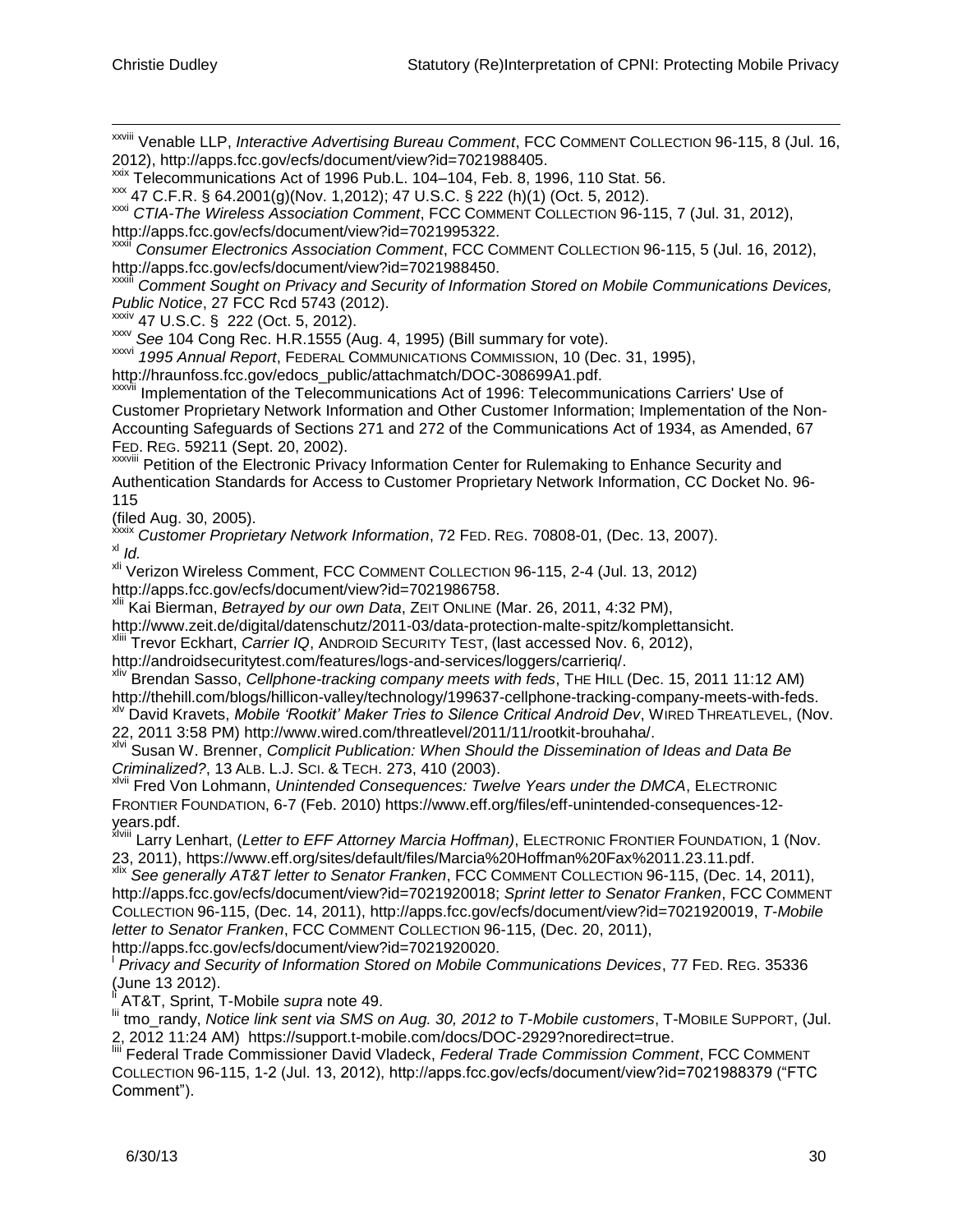Google, Inc.; Analysis of Proposed Consent Order To Aid Public Comment, 76 FED. REG. 18762, 18763 (April 5, 2011).

<sup>iv</sup> Google Will Pay \$22.5 Million to Settle FTC Charges it Misrepresented Privacy Assurances to Users of *Apple's Safari Internet Browser*, FTC PUBLIC AFFAIRS (Aug 9, 2012),

http://www.ftc.gov/opa/2012/08/google.shtm. ("Google Will Pay").

lvi *See generally* Twitter, Inc.; Analysis of Proposed Consent Order to Aid Public Comment, 75 FR 37806 (June 30, 2010); Facebook, Inc.; Analysis of Proposed Consent Order To Aid Public Comment, 76 FR 75883 (Dec. 10, 2010); Myspace, LLC; Analysis of Proposed Consent Order To Aid Public Comment, 77 FR 28388 (May 14, 2012).

lvii FTC Comment 6, supra note 53.

lviii A&T suggests FTC should control in all privacy concerns, Sidley Austin LLP, *AT&T Inc. Comment,* FCC COMMENT COLLECTION 96-115, http://apps.fcc.gov/ecfs/document/view?id=7021988394.

lix Consumer Electronics Association Comment, FCC COMMENT COLLECTION 96-115, 2-3 (Jul. 16, 2012) http://apps.fcc.gov/ecfs/document/view?id=7021988450.

lx David Rubens, *The Regulatory System – Why Is It Failing?*, INFOLOGUE, (July 25, 2012),

http://www.infologue.com/featured/the-regulatory-system-why-is-it-failing/.

lxi *Id.*

lxii Bruce Schneier, *Security vs. Privacy*, SCHNEIER ON SECURITY (Jan. 29, 2008),

https://www.schneier.com/blog/archives/2008/01/security\_vs\_pri.html.

lxiii *See Mobile Phone Privacy*, AL FRANKEN (last accessed Nov. 6, 2012),

http://www.franken.senate.gov/?p=issue&id=298.

Ixiv Bipartisan Congressional Privacy Caucus, CONGRESSMAN ED MARKEY (last accessed Nov. 6, 2012), http://markey.house.gov/issues/bipartisan-congressional-privacy-caucus-0.

lxv H.R.1895 112th Cong. (2011).

lxvi EPIC Comment 5, *supra* note 25.

lxvii *Id.*

lxviii H.R.6377 112th Cong. (2012).

lxix Edward J. Markey, Joe Barton and Cliff Stearns, *Letter to FTC Commissioner Jon Leibowitz*, CONGRESSMAN ED MARKEY (Feb. 17, 2012)

http://markey.house.gov/sites/markey.house.gov/files/documents/2-17-

12%20LTR%20to%20FTC%20Regarding%20Google.pdf.

lxx S.799 112th Cong. (2011).

lxxi Declan McCullagh, *Privacy 'bill of rights' exempts government agencies*, CNET (Apr. 12, 2011 7:56 PM), http://news.cnet.com/8301-31921\_3-20053367-281.html#!.

lxxii S. 913 112th Cong. (2011).

lxxiii H.R.209 112th Cong. (2011).

lxxiv *Do Not Track Test Page*, MICROSOFT (last accessed Nov. 6, 2012),

https://ie.microsoft.com/testdrive/Browser/DoNotTrack/Default.html.

See Google Will Pay *supra* note 55.

**Ixxvi** Consumer Groups Welcome Bipartisan Privacy Effort, CENTER FOR DIGITAL DEMOCRACY (April 18, 2011), http://www.democraticmedia.org/consumer-groups-welcome-bipartisan-privacy-effort-warn-kerrymccain-bill-insufficient-protect-consum.

lxxvii Sandra Merrick, *Attorney General of Massachusetts Reply Comment*, FCC COMMENT COLLECTION 96- 115, 5 (Jul. 31, 2012) http://apps.fcc.gov/ecfs/document/view?id=7021995310.

lxxviii NTIA, *White House announcement of Comprehensive Privacy Blueprint*, NAT'L TELECOM.& INFO. ADMIN. (Feb. 23, 2012), [http://www.ntia.doc.gov/blog/2012/white-house-unveils-new-comprehensive](http://www.ntia.doc.gov/blog/2012/white-house-unveils-new-comprehensive-privacy-blueprint)[privacy-blueprint.](http://www.ntia.doc.gov/blog/2012/white-house-unveils-new-comprehensive-privacy-blueprint)

lxxix Simon Maloy, *AT&T, T-Mobile's lobbyist army*, MEDIA MATTERS (Aug. 2, 2011 1:44 PM), http://mediamatters.org/blog/2011/08/02/the-atamptt-mobile-lobbyist-army/183796.

lxxx *See* CTIA-The Wireless Association Comment, FCC COMMENT COLLECTION 96-115, 7-9 (Jul. 31, 2012) http://apps.fcc.gov/ecfs/document/view?id=7021995322.

lxxxi Julia Kernochan Tama, *Mobile Data Privacy: Snapshot of an Evolving Landscape*, 16 J. INTERNET L. 1, 20 (2012).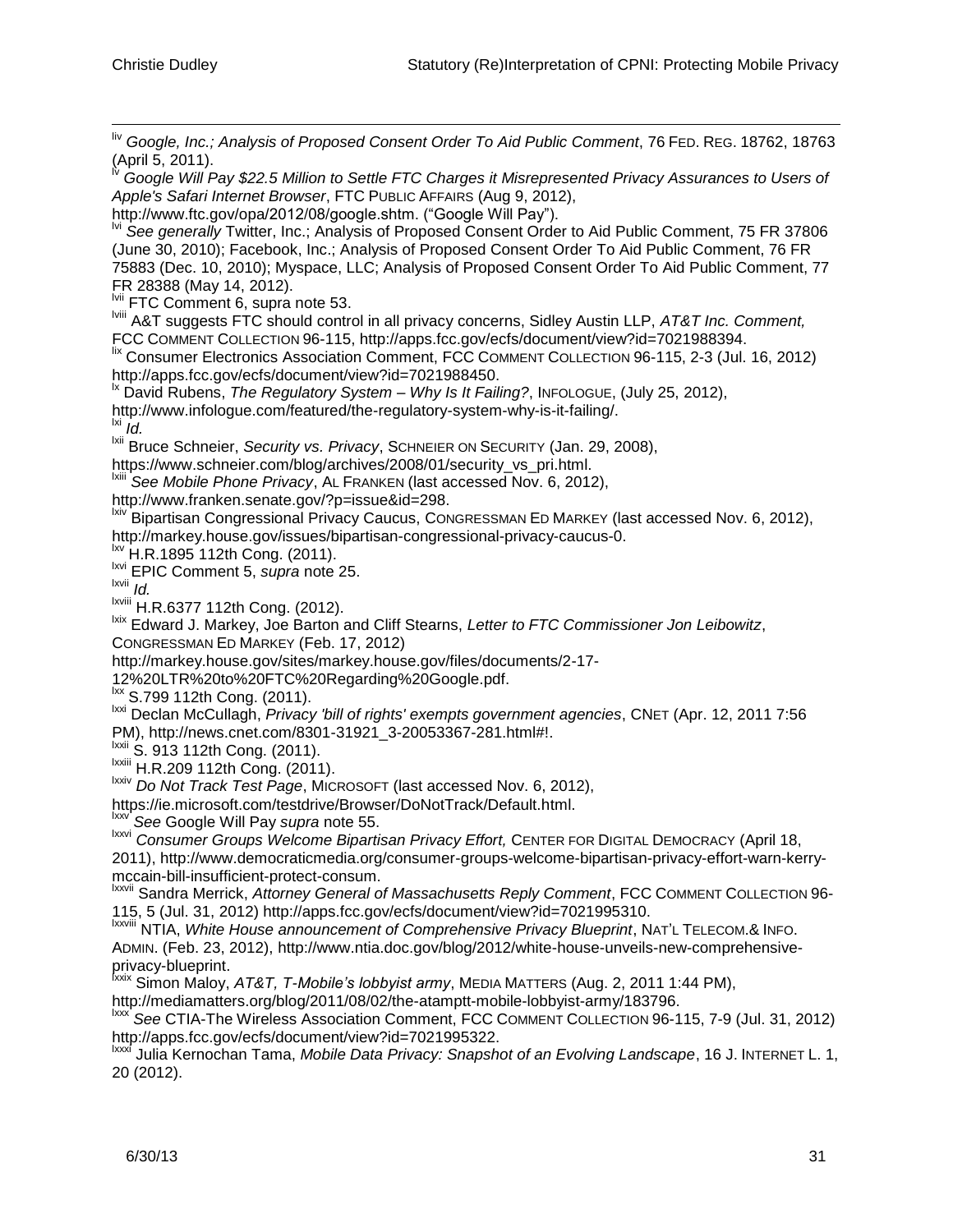Ixxxii Ray Tiernan, *Smartphone Costs Eating Carrier Profits*, BARRON'S TECH TRADER DAILY (July 5, 2011 4:04 PM), http://blogs.barrons.com/techtraderdaily/2011/07/05/smartphones-costs-eating-carrier-profitssays-moodys/.

lxxxiii *Id.*

lxxxiv Adrian Kingsley-Hughes, *Android 4.1 "Jelly Bean": Another update most will never see*, ZDNET (June 26, 2012 09:03), http://www.zdnet.com/blog/hardware/android-4-1-jelly-bean-another-update-most-willnever-see/21003.

lxxxv Scott M. Fulton, III, *Congress: Should cell phone exclusivity contracts be illegal?*, BETANEWS (June 22, 2009), http://betanews.com/2009/06/22/congress-should-cell-phone-exclusivity-contracts-be-illegal/.

lxxxvi Peter Burrows, *IPhone Battle: Verizon vs. AT&T*, BLOOMBERG BUSINESSWEEK (January 13, 2011), http://www.businessweek.com/magazine/content/11\_04/b4212032854327.htm.

lxxxvii Devindra Hardawar, *Verizon pushes for rewrite of "antiquated and anti-competitive" US telecom law*, VENTURE BEAT MOBILE (Nov. 23, 2010 9:02 AM) http://venturebeat.com/2010/11/23/verizon-pushes-forrewrite-of-antiquated-and-anti-competitive-us-telecom-law/.

lxxxviii *Glossary of Industrial Organisation Economics and Competition Law*, ORGANISATION FOR ECONOMIC CO-OPERATION AND DEVELOPMENT, 73 (Mar. 17, 2002) Available at

http://www.oecd.org/dataoecd/8/61/2376087.pdf.

lxxxix Eckhart, supra note 43.

xc CDD Comment 88, supra note 9.

<sup>xci</sup> Kevin Fitchard, T-Mo: Carrier IQ on 450,000 phones, but use is limited, Gigaom (Dec. 21, 2011 8:56AM) http://gigaom.com/mobile/t-mo-carrier-iq-on-450000-phones-but-use-is-limited/.

xcii *Consumer Electronics Association Comment*, FCC COMMENT COLLECTION 96-115, 10-11 (Jul. 16, 2012) http://apps.fcc.gov/ecfs/document/view?id=7021988450.

xciii 13 F.C.C.2d 420.

xciv Tiernan, *supra* note 81.

xcv Mike Keller, *Geek 101: What Is Jailbreaking?*, TechHive (Feb. 13, 2012 12:43 PM),

http://www.techhive.com/article/249091/geek\_101\_what\_is\_jailbreaking\_.html.

xcvi Brennon Slattery, *5 Reasons to Jailbreak Your iPhone - and 5 Reasons Not*, PCWORLD (Aug 3, 2010 8:00 AM),

https://www.pcworld.com/article/202441/5 Reasons\_to\_Jailbreak\_Your\_iPhone\_and\_5\_Reasons\_Not\_T o.html.

xcvii *Id.*

xcviii *Id.*

xcix *Id.*

 $\degree$  37 C.F.R. § 201.40 (Oct. 28, 2012).

ci Sean Gallagher, *Researchers find big leaks in pre-installed Android apps*, ARS TECHNICA (Nov 30 2011, 3:35PM), http://arstechnica.com/tech-policy/2011/11/researchers-find-big-leaks-in-pre-installed-androidapps/.

cii *Alliance for Telecommunications Industry Solutions Comment*, FCC COMMENT COLLECTION 96-115, 3-4 (Jul. 16, 2012), http://apps.fcc.gov/ecfs/document/view?id=7021988420.

ciii *Verizon Wireless Comment*, FCC COMMENT COLLECTION 96-115, 3 (Jul. 13, 2012)

http://apps.fcc.gov/ecfs/document/view?id=7021986758.

civ Divya Muthukumaran, Anuj Sawani, Joshua Schiffman, Brian M. Jung, and Trent Jaeger. *Measuring integrity on mobile phone systems,* PROCEEDINGS 13TH ACM SYMP. ON ACCESS CONTROL MODELS & TECH., 155, 155-156 (2008).

cv EFF Comment 4, *supra* note 21.

cvi *See* Julian Horsey, *Baseband Hacking, A New Way Into Your Smartphone*, GEEKY GADGETS (Jan. 17, 2011), http://www.geeky-gadgets.com/baseband-hacking-a-new-way-into-your-smartphone-17-01-2011/. cvii EFF Comment 3-4, *supra* note 21.

 $\frac{L}{c}$  *Id.* 

cix 18 U.S.C. § 3122 (Oct. 5, 2012).

cx Axelle Apvrille, *Carrier IQ on Android – FAQ*, FORTIBLOG (Dec. 13, 2011 8:24 AM), http://blog.fortinet.com/carrier-iq-on-android-faq/.

 $\overline{\mathsf{c}}$ <sup>cxi</sup> *Id.* 

cxii FTC Comment 3, supra note 53.